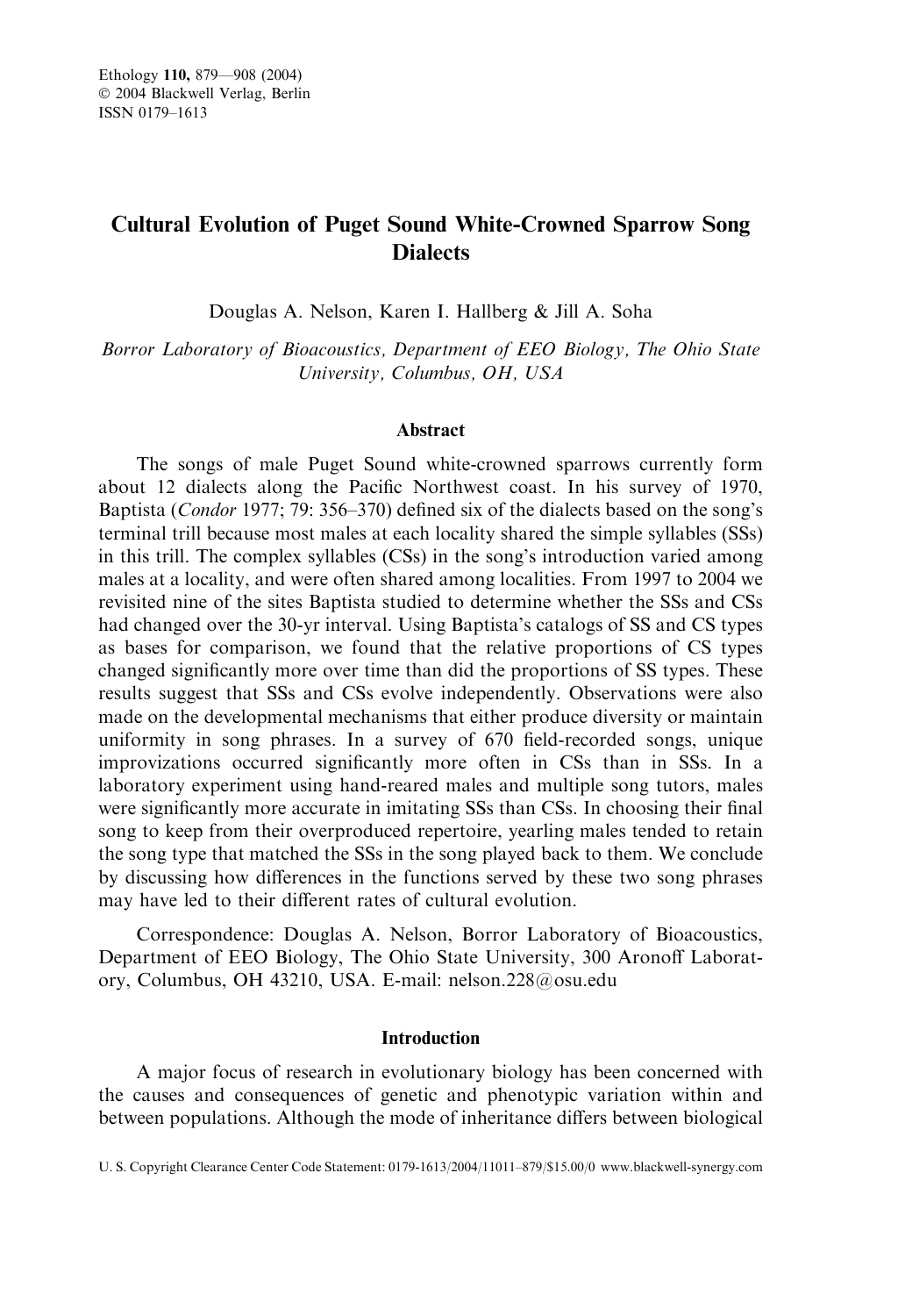evolution (genetic transmission) and cultural evolution (learning), the same basic processes of mutation, selection, drift and immigration affect the course of evolution of both genes and cultural traits (Mundinger 1980; Cavalli-Sforza & Feldman 1981; Lynch 1996; Payne 1996).

Among cultural systems in animals, bird song dialects in temperate song birds are perhaps the most extensively studied. In song birds (Oscines), songs are learned by males, often early in life, typically from adult males. Transmission of songs between generations is usually horizontal or oblique instead of vertical, in contrast to genetic transmission (Baptista & Gaunt 1997). When song learning occurs near the site of breeding, local song dialects or neighborhoods often develop in which territory neighbors sing similar locally imitated songs (Lemon 1975; Krebs & Kroodsma 1980). There are now many studies documenting both stasis of dialects over decades (Thielcke 1987; Whitney & Miller 1987; Bradley 1994; Hansen 1999; Harbison et al. 1999), and rapid change (Payne 1985; Trainer 1989; Holland et al. 1996) in learned song traditions.

Several studies, adopting Dawkins' (1976) concept of the 'meme' as a unit of cultural inheritance, have examined factors influencing the transmission and success of memes in animal cultures. Of the processes affecting cultural evolution of song (Cavalli-Sforza & Feldman 1981), several studies have estimated mutation rates of memes (Slater et al. 1980; Lynch & Baker 1993; Lachlan & Slater 2003). Cultural mutations can be introduced into songs by two mechanisms: point mutations caused by copy error or improvization, and recombination (Lynch et al. 1989). Bird songs often have an hierarchical structure, with notes grouped into syllables, syllables grouped into phrases, and phrases grouped into a song (Fig. 1), with the linear array of phrases being somewhat analogous to the sequence of genetic loci along a chromosome (Baker & Thompson 1985). In birds that learn two or more syllable or song types, novel memes can be created by combining elements from different syllables or songs (Lemon 1975; Slater & Ince 1979; Marler & Peters 1982b; Jenkins & Baker 1984). Other studies have documented the evolutionary processes of memetic drift in island populations of birds (Baker & Jenkins 1987; Baker 1996), and rates of meme flow between populations (Lynch 1996).

As yet, however, there appears to be little evidence of selection on alternative song memes or on different phrases (loci) within a song. Two studies have found a good fit of meme distributions to a neutral alleles model (Slater et al. 1980; Lynch et al. 1989). Payne et al. (1981) suggested that structural or functional constraints may limit the success of some cultural mutations within a song, but to our knowledge, no study of song evolution has examined this possibility.

There are several possible sources of selection on song, either ecologically, socially (culturally), or perceptually based. Among the latter are genetically based learning predispositions, which affect the acceptability of certain sounds as models for learning (Mundinger 1980). There is evidence that when given a choice, young male sparrows prefer to learn songs of their own species (Marler & Peters 1977) and even their own subspecies (Nelson 2000a). If certain song loci are particularly important cues to song recognition for example, then variability and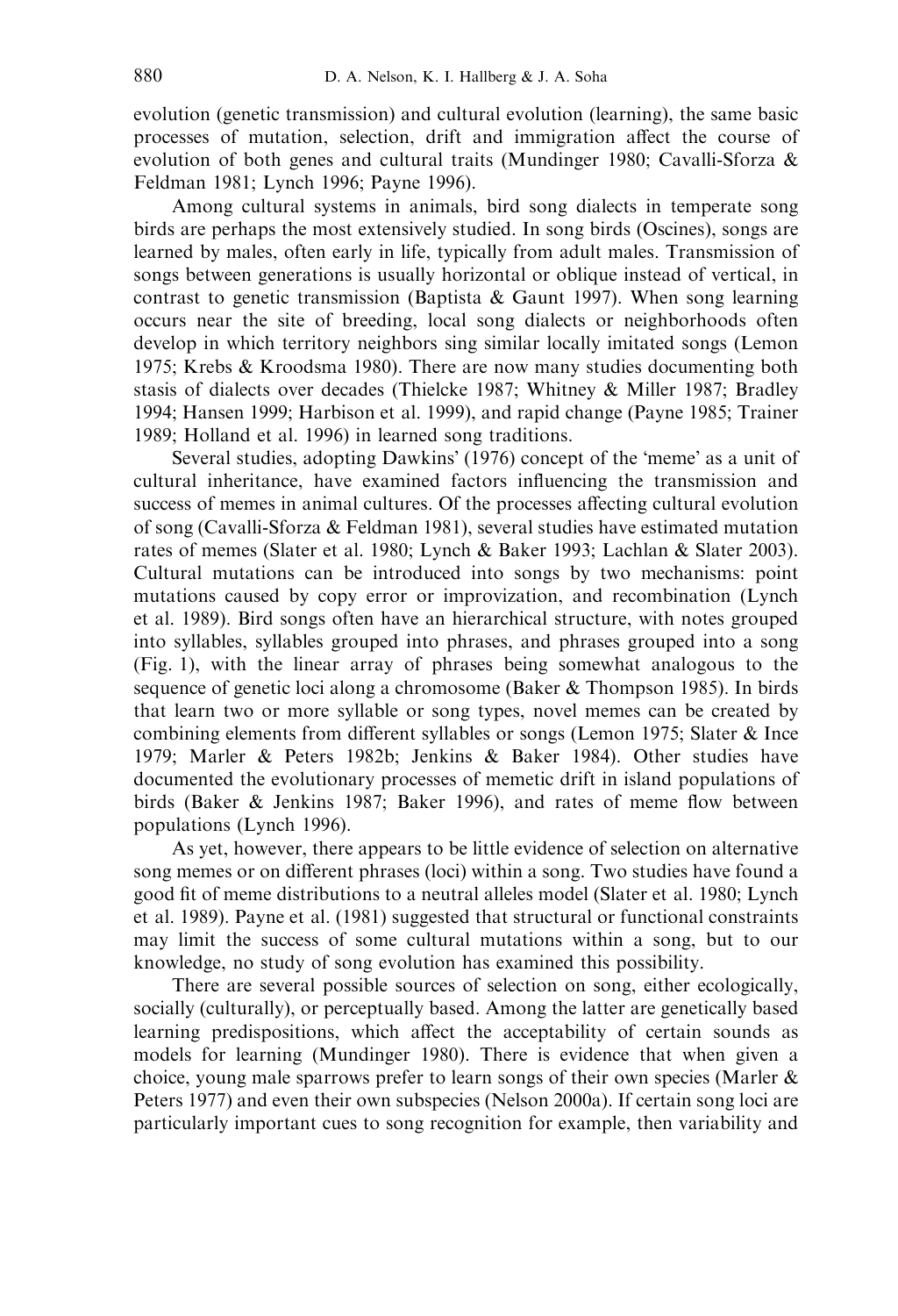

Fig. 1: Examples of Puget Sound white-crowned sparrow songs with terms used to describe song structure. The top song is a northern theme song from dialect 9 (Fig. 2), while the bottom song is a southern theme from dialect 1. The four phrase types (whistle, buzz, complex syllable(s), trill) are identified in each song. Most northern theme songs have a pair of complex syllables in between two buzzes, while southern theme songs have a single complex syllable preceding a single buzz. Notes, continuous tracings on an audiospectrogram, are marked with arrows above the northern theme

diversification at those loci might be constrained. Among possible influences on the evolution of memes are positive or negative frequency-dependent imitation of song types within a population (Whitney & Miller 1987; Gibbs 1990; Williams  $\&$ Slater 1991) and learning strategies that maximize sharing song types with territory neighbors (Beecher et al. 1994; Ellers & Slabbekoorn 2003). Female preferences for certain song features that provide reliable information about male quality could also be a social influence on song evolution. Finally, ecologically based selection on sounds might be imposed by habitat-dependent effects on sound transmission (Slater 1989; Slabbekoorn & Smith 2002).

Our study has two parts. In the first, we describe changes in the songs of the Puget Sound white-crowned sparrow, Zonotrichia leucophrys pugetensis, over a 28-yr interval, with the intention of testing whether rates of cultural evolution are similar at two meme loci. At the end of the first part, and in a laboratory experiment comprising the second part, we examine several developmental processes that could produce the pattern of evolution observed in the field data. Song dialects have been extensively studied in this species (Marler & Tamura 1962; Baptista 1975; Baptista & King 1980; Baker & Thompson 1985; Chilton & Lein 1996), and our study takes as its starting point Baptista's (1977) original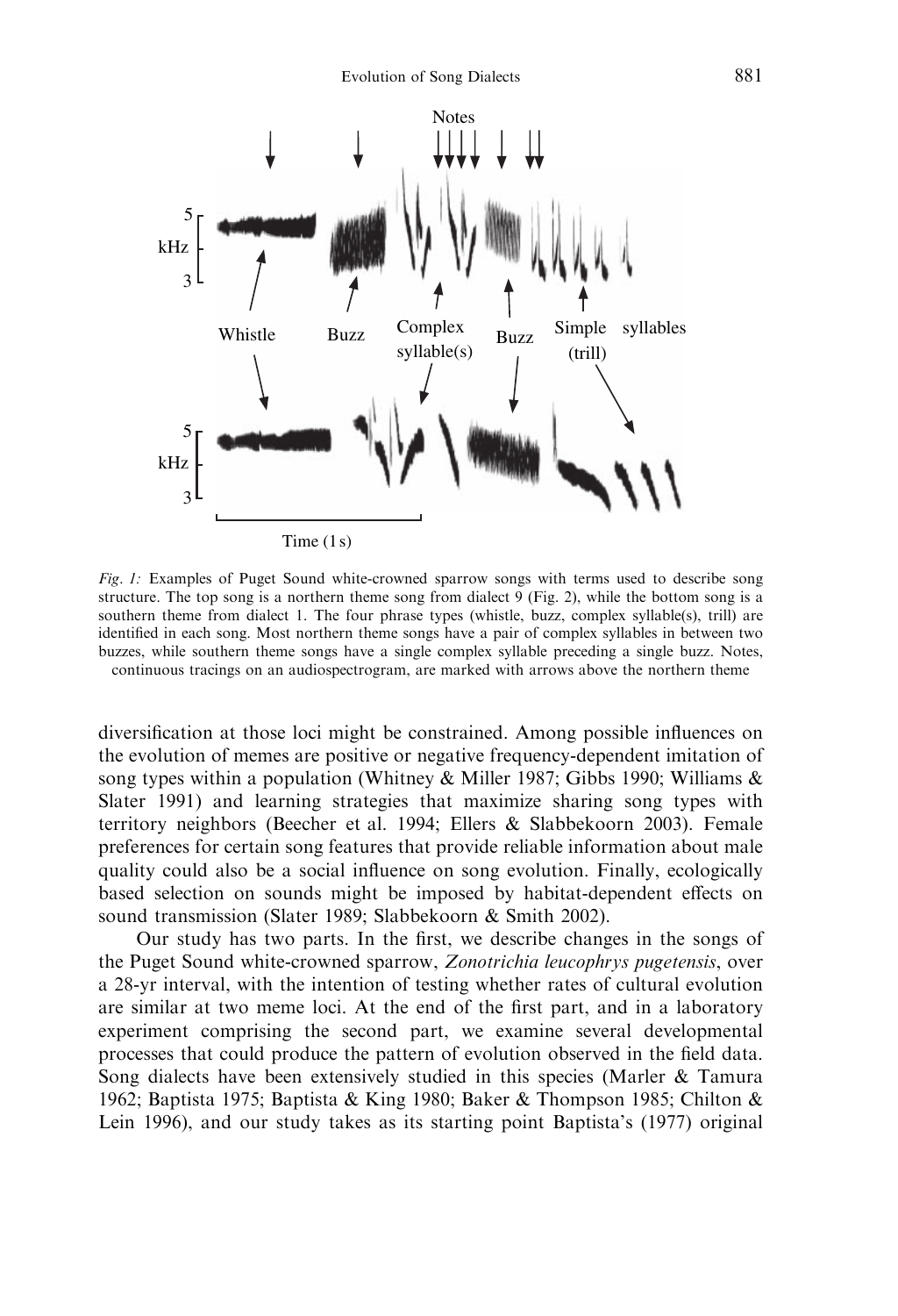description of six dialects in Z. l. pugetensis along the Pacific northwest coast of North America. Baptista described two main geographic patterns in song from his survey. First, the simple syllables (SSs) in the terminal trill of the song vary little among males at a given sampling location, while the complex syllables (CSs) in the song's introduction at the same location are usually more diverse (Fig. 1). Particular CSs also tend to be more widely distributed geographically than are SSs (Baptista 1977). Baptista defined the six dialects based on qualitative differences in the SSs, and the results of recent field playback experiments suggest that male Z. l. pugetensis are particularly attentive to the trill (Nelson & Soha 2004a).

In elaborating on Baptista's (1977) report that CSs were distributed in space independently of SSs, Heinemann (1981) proposed two mechanisms that might produce such a pattern. First, Heinemann (1981) suggested that hatching-year males might wander between several dialects, and that CSs may be learned at an older age than SSs. SSs might be more likely learned early in life in the natal dialect. Secondly, to explain the low variation in trill structure within localities, he reasoned from Marler & Peters' (1982a) description of overproduction and selective attrition of song, and hypothesized that the selective attrition process is primarily controlled by countersinging matching SSs with territory neighbors. If so, this could be a social/perceptual selective force producing relative stasis in SSs over time. We also use our field and laboratory data to test a third hypothesis concerning the production of cultural mutations in CSs and SSs. If CSs are more likely than SSs to mutate, either by learning errors or improvization, then we would expect more rapid evolution of CSs in the absence of stabilizing selection.

### Field Observations

# Puget Sound White-Crowned Sparrow Song

All white-crowned sparrow songs begin with a whistle, followed by a variety of notes assembled into different phrase types (buzz, note complex, trill: Fig. 1). A note is defined as a continuous tracing on an audiospectrogram, separated from other tracings by at least 3 ms. Most adult males sing a single 'song type': a stereotyped sequence of song phrases. Baptista (1977) described two different themes' in Z. l. pugetensis songs based on the ordering of phrases within the song. Following the initial whistle, northern themes had a buzz, a pair of CSs, another buzz, and a trill of SSs. In southern themes, a single CS, buzz, and trill followed the whistle in that order. Syllables, categorized as CSs and SSs, have usually been used by researchers to define different geographic dialects in this species. In previous papers, we distinguished between a note complex, which is a sequence of unrepeated notes, and a syllable, a repeated or trilled sequence of notes. Note complexes are found in southern theme songs, while CSs are restricted to northern themes. For ease of comparison with previous work that did not distinguish between note complexes and CSs (Baptista 1977; Baker 1987; Chilton & Lein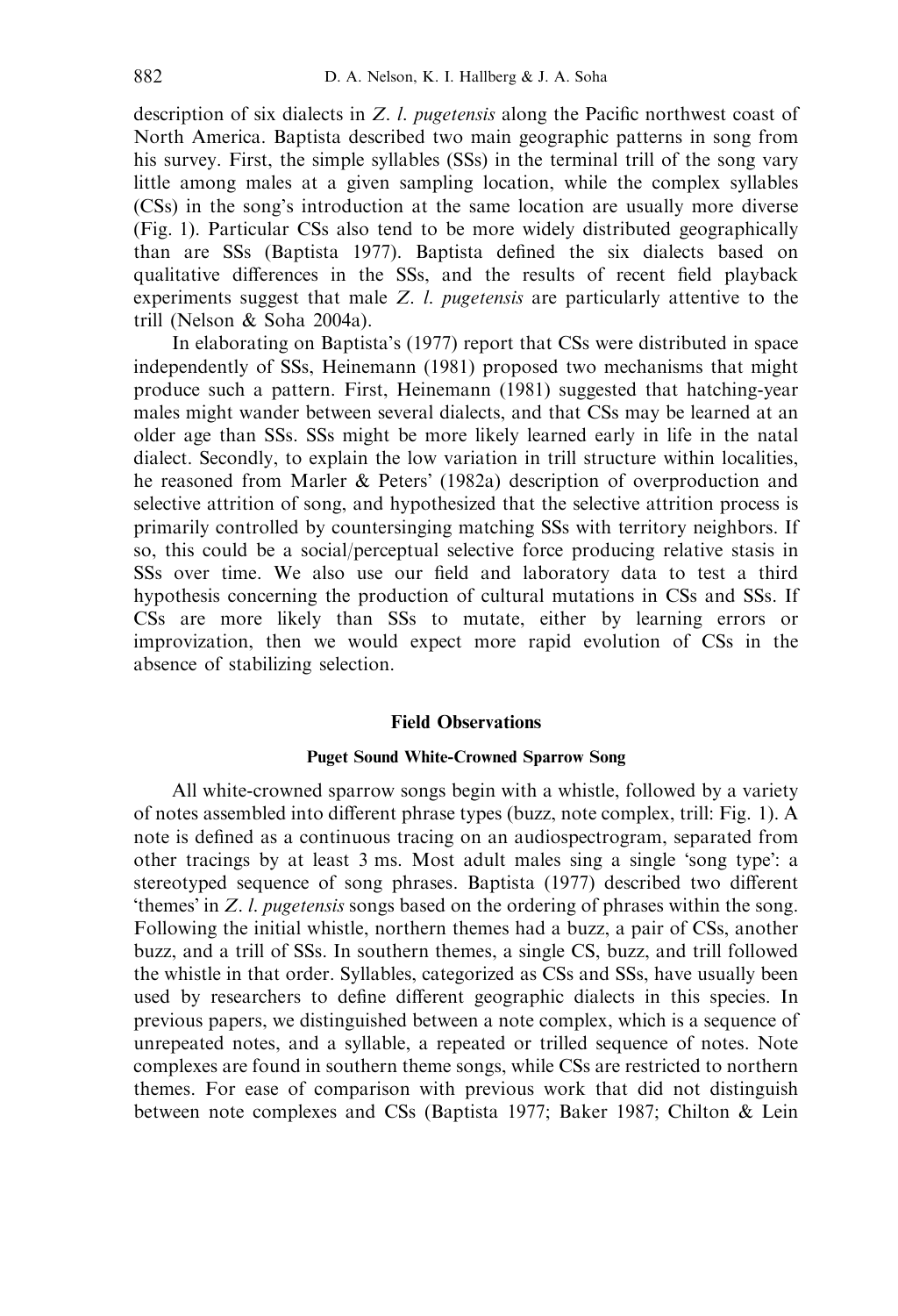1996), in this paper, we use 'complex syllable' to refer to both complex syllables and note complexes. In Baptista's survey, Seaside, OR, separated the ranges of southern and northern themes. Subsequent work has uncovered two dialects of 'northern' theme songs several hundred kilometers south of Seaside (Baker 1987; Nelson 2000b).

### Field Methods

From 1997 to 2004 we recorded 670 song types from 652 males at 50 localities ( $n = 1-62$  song types per locality) throughout the range of the Puget Sound white-crowned sparrow from Trinidad, California north to Nanaimo, British Columbia. Fig. 2 shows the major recording localities visited between Apr. and June each year. Eighteen males sang two song types, most often early in the breeding season (Nelson 2000b). We used both song types from these males because the songs were stereotyped, and sung repeatedly and loudly. We did not include the songs of two males that were in 'plastic song', an intermediate stage of song development characterized by variable syllable structure and highly variable ordering of phrases within the song (Marler & Peters 1982b). Although several localities were visited in two or more years, we only included data from the year with the largest number of males recorded at each locality. We did not visit mainland British Columbia, which was thoroughly censused in 1993/1994 by Chilton & Lein (1996).

To examine the evolution of song phrases, we recorded 12–53 males at the nine localities (247 songs total) where Baptista (1977) recorded 10 or more males in 1970. We refer to this latter subset of cases as the diachronic sample, and for ease of exposition we will use 1998 as the average year in which these nine sites were sampled the second time. To increase sample size at three localities, we pooled recordings made from neighboring sites. Recordings made by Baptista and ourselves at Bandon Beach and Bullard's Beach, OR (10 km apart), were pooled within years, as were recordings made at Ecola, Seaside and Gearhart, OR (along an 8-km stretch of coast), and Westport and Ocean City, WA (6 km apart). Based on Baptista's (1977) published description of field sites and our knowledge of local conditions, we are confident that we recorded birds in the same locations that Baptista did at six of nine sample localities. The three possible exceptions were identified on Baptista's original field tapes only by the nearest town. At two localities, 'Newport' and 'Manzanita', OR, we recorded birds in state parks bordering each town to the south. At 'Friday Harbor', WA (identified in Baptista 1977 as San Juan Island), our recordings were made at Friday Harbor Laboratories and Shaw Island, 2–5 km N and NE of Friday Harbor, although we made four recordings 10 km NW of Friday Harbor and found similar song types there. Given Baptista's large sample size on San Juan Island ( $n = 62$ ), it seems likely that he recorded birds at a variety of sites there. With the possible exception of the Friday Harbor locality then, we do not feel it is likely that spatial differences in sampling confound our analysis of temporal changes in song.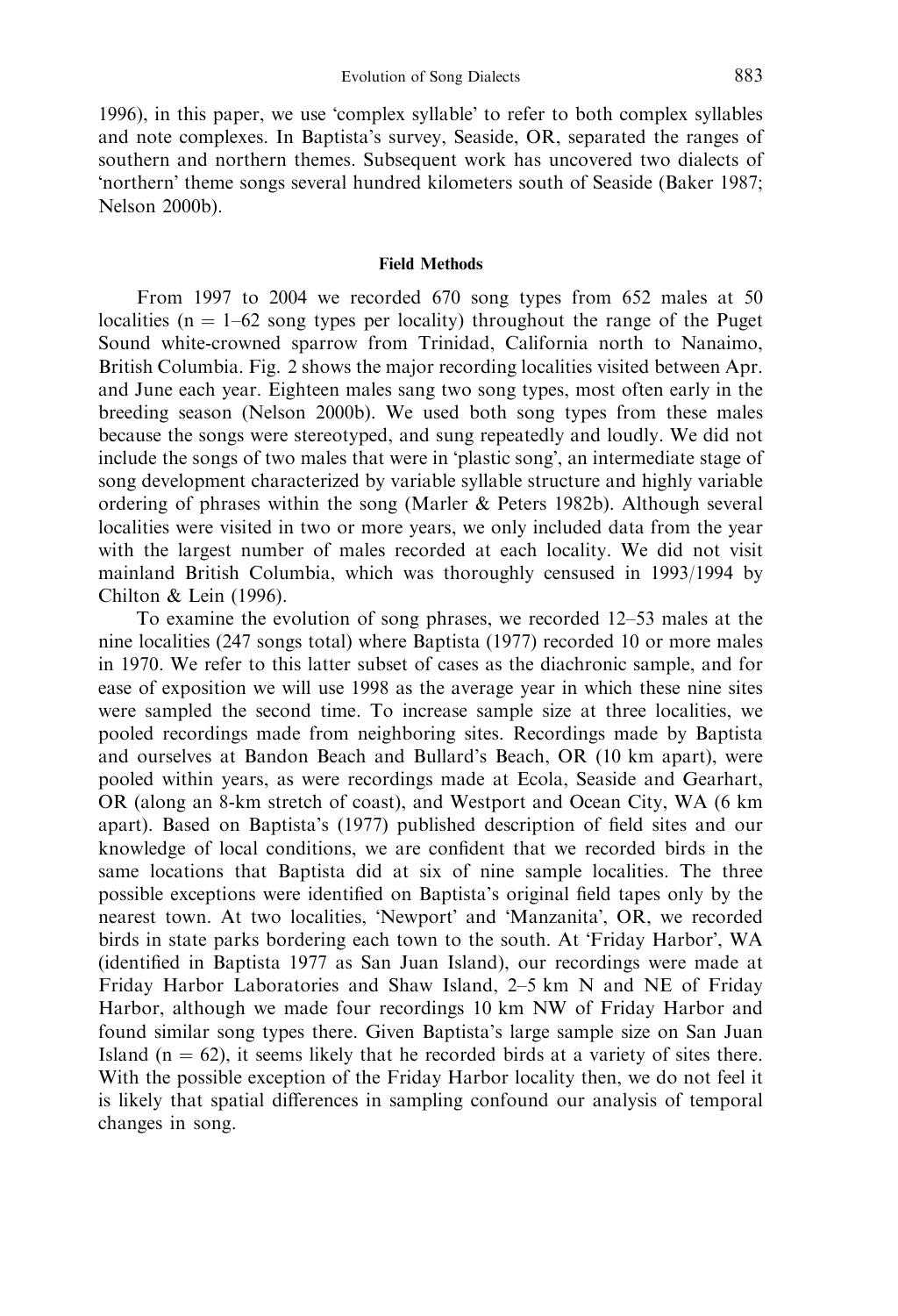

Fig. 2: Map of the northwest coast of North America showing 34 of our 50 sampling localities, and examples of the song dialects, identified by numerals, at each locality. The nine localities in our diachronic sample are marked in boldface. Dialects 8 and 9 occupy very restricted ranges in the Puget Sound area, and are illustrated in Chilton & Lein (1996)

### Recording and Song Analysis

We recorded songs with a Sony TC-D10ProII digital tape recorder (Tokyo, Japan) and Sennheiser MKH70 'shotgun' microphone (Wedemark, Germany).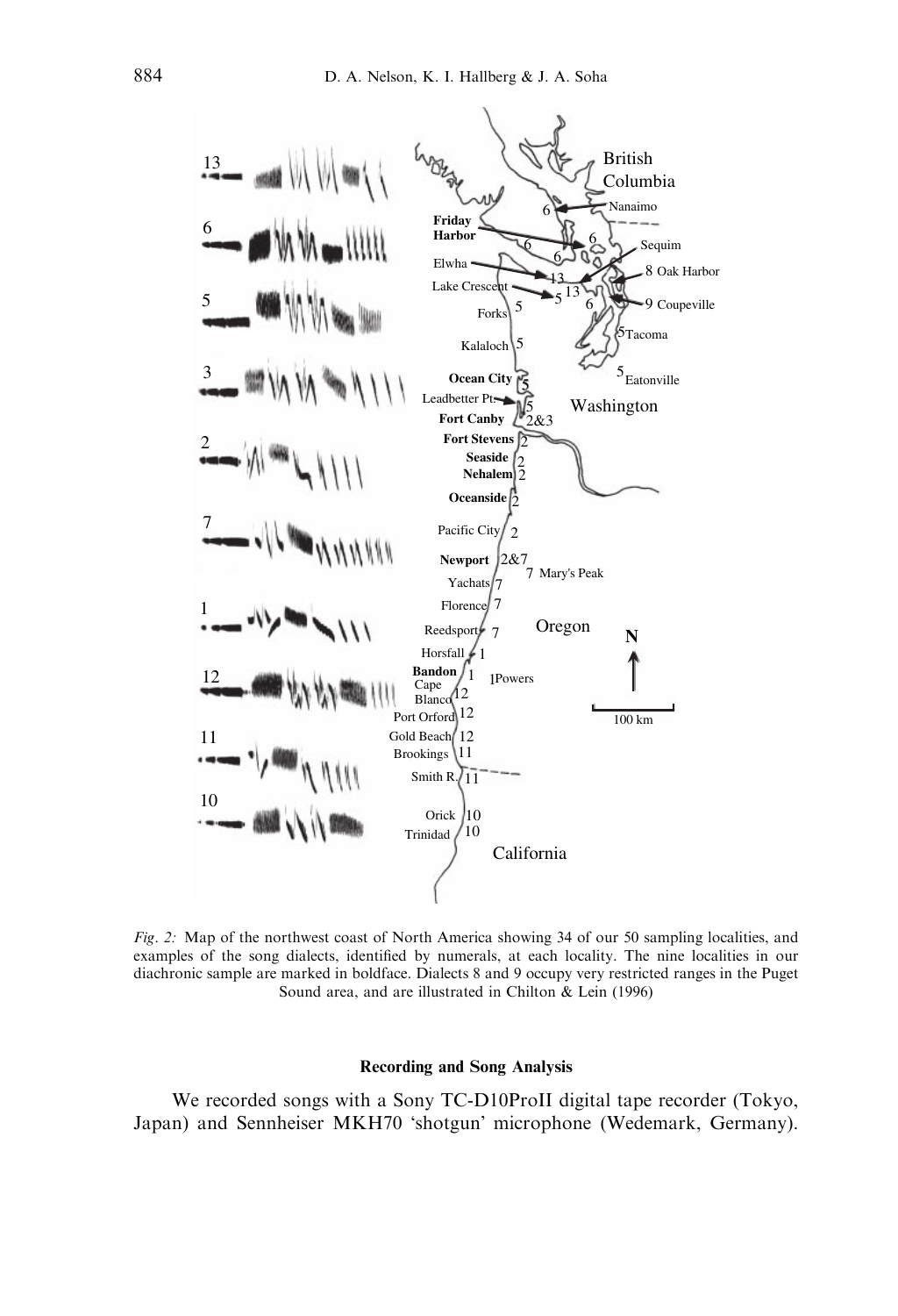Recordings of each song type from each male were digitized at 25 kHz with 16 bit amplitude resolution and saved as individual files using the Signal software program (Engineering Design 1999). We then prepared audio spectrograms (128 point FFT, time resolution  $= 5.1$  ms) using a program written in Signal that normalized the grayscale and time and frequency axes. Most of our recordings are archived in the collection of the Borror Laboratory of Bioacoustics (http:// blb.biosci.ohio-state.edu).

Baptista (1977) published catalogs of CS types (his Figs 4 and 6) and SS types (his Figs 3 and 5) that he encountered in his sample of songs. The figures in Baptista's paper portray three to six renditions of each syllable type, thereby enabling us to examine the range of variation he admitted within each syllable type. We reproduced these figures so that the time and frequency scales approximately matched those used in our audio spectrograms. Two judges (DAN and KIH) then independently sorted the CSs and SSs from the subset of 247 songs in our diachronic sample into Baptista's syllable type categories, and also, if necessary, into new categories. There were 250 CSs in the sample (three males sang two different CSs in their song), and 225 SSs (22 songs lacked the trill). We did not distinguish among the syllable subtypes Baptista named for several types. Judges erected new categories containing one or more syllables if they encountered syllables that did not appear to fit within the range of variation encompassed in Baptista's typology. DAN sorted the songs with knowledge of where the songs were recorded, and did so over the 8-yr period as recordings were made. KIH sorted sonagrams that were identified only by a four-digit label assigned by a random number generator, and did so over a period of several days. The sonagrams were shuffled before she received them, and she performed two sorts. First, the sonagrams were sorted on the basis of the CS into Baptista's categories (plus any new categories), and then they were sorted based on the SS. We compared our classifications to each other, and then tabulated the frequency of occurrence of each syllable type in our consensus classification at each locality to Baptista's published tables for 1970.

To measure the within-site diversity in syllable types, we calculated the Shannon diversity index,  $H$  (Magurran 1988):

$$
H=-\sum_{i=1}^S x_i \ln x_i,
$$

where  $x_i$  = the proportion of syllable type i out of a total of S types at locality x. We calculated  $H$  separately for CS and SS types at each locality for each time endpoint (1970 and 1998). To estimate the similarity in syllable type diversity between localities or between sample years we used the Morisita–Horn index (Horn 1966) as implemented in EstimateS (Colwell 1997):

$$
C_{\text{MH}} = \frac{2 \sum_{i=1}^{S} x_i X_i}{\sum_{i=1}^{S} x_i^2 + \sum_{i=1}^{S} X_i^2},
$$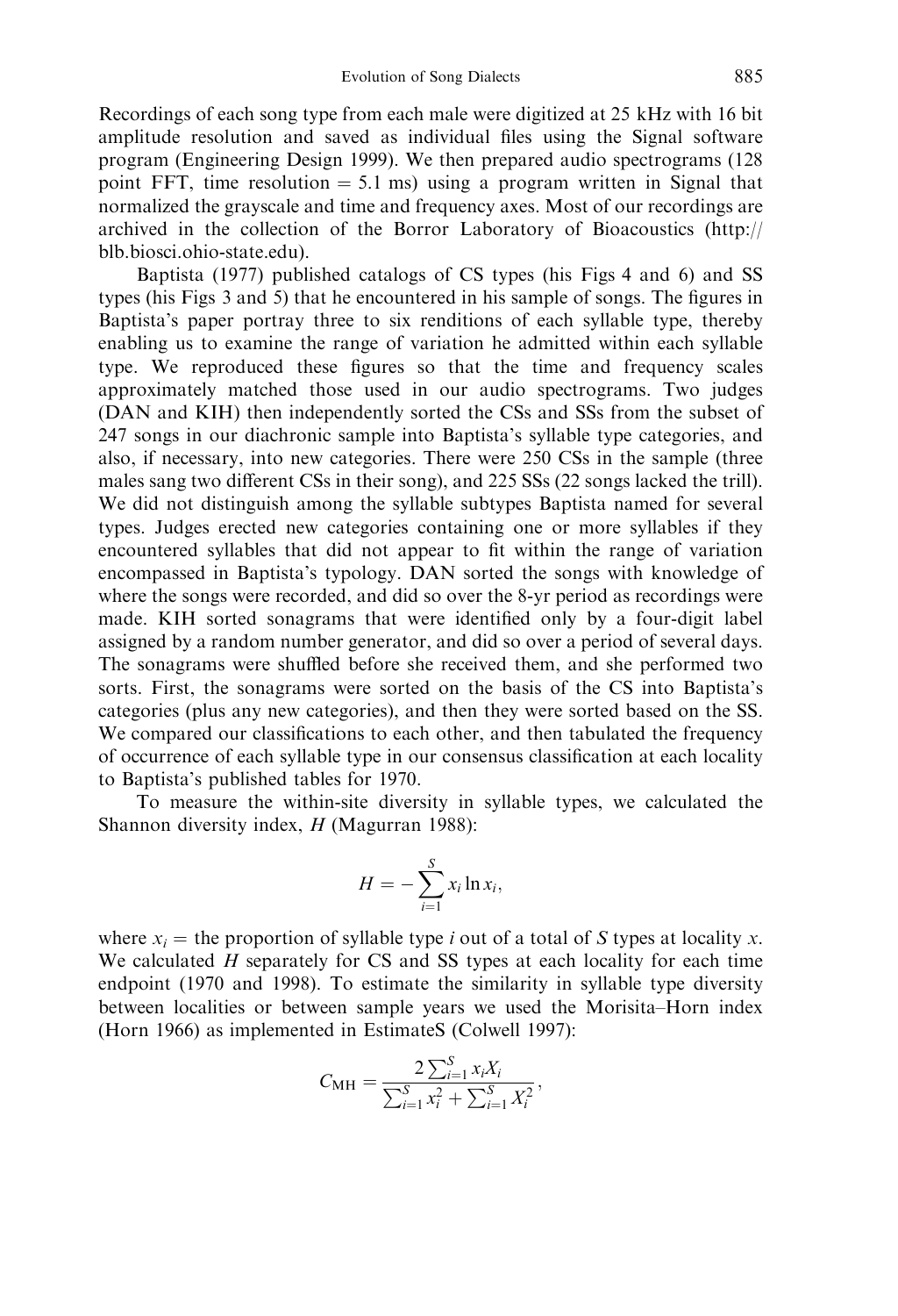where  $x_i$  = the proportion of syllable type *i* at locality and year x, and  $X_i$  = the proportion of syllable type i at another locality or year.  $C_{MH}$  was calculated separately for CS and SS types at each of the nine localities.  $C_{MH}$  ranges between 0 and 1 (perfect similarity). Of the many indices incorporating estimates of abundance that ecologists have devised to measure differences in species diversity (here syllable type diversity), the Morisita–Horn index appears to be the most robust to variation in sample size (Magurran 1988). Shannon diversities and Morisita–Horn indices were compared between CS and SS within sites using Wilcoxon matched-pairs signed ranks tests.

It is apparent from Fig. 2 that the sampling localities in our diachronic sample were not randomly distributed throughout the subspecies' range. Most localities were near the Oregon–Washington border, possibly because Baptista (1977) detected the transition from southern to northern themes in this area, and wanted to document this song change thoroughly. To examine possible spatial effects on song evolution, we used partial Mantel tests to correlate the matrix of  $C_{\text{MH}}$  calculated among all pairwise combinations of the nine localities in 1970 with the corresponding 1998  $C_{MH}$  matrix while controlling for geographic map distance between localities (Smouse et al. 1986). Tests were run for  $C_{MH}$  based on the frequency distributions of CSs and SSs separately.

We used the entire set of 670 songs to examine the occurrence of improvization in CSs and SSs.  $N = 624$  for SSs because some songs were incomplete and lacked the trill. Our operational definition of an improvization was a syllable or phrase that was a variant on one of the modal patterns or 'types' common in the subspecies (Figs 3 and 4), and that was unique, with three exceptions described below, to one locality. Examples will be illustrated in the Results section. If two or more males sang the same improvization at one locality, irrespective of the distance between their territories (usually  $\leq$  5 km), we counted that as one improvization 'event', on the assumption that one male likely was the source of the improvized syllable, and the other male(s) copied him. We also counted the number of males that sang each improvization. We then tallied the numbers of independent improvization events for CSs and SSs, and compared the proportions of improvized syllables using the method in Dixon & Massey (1969).

### Statistical Conventions

All tests in our study are two-tailed. In most cases we used non-parametric tests implemented in SPSS 11.5 and used tabled exact probabilities when  $n < 20$ (Mundry & Fischer 1998). When using paired-comparison tests, we report n  $(n_{nt})$ , where  $n<sub>nt</sub>$  is the number of non-tied observations. To control the error rate in making related comparisons within a family of tests, we used the sequential Bonferroni procedure (Hochberg 1988). Mantel tests were run with the freeware program  $zt$ , with the original data matrices permuted 10 000 times ('raw matrix' option) (Bonnet & Van de Peer 2002).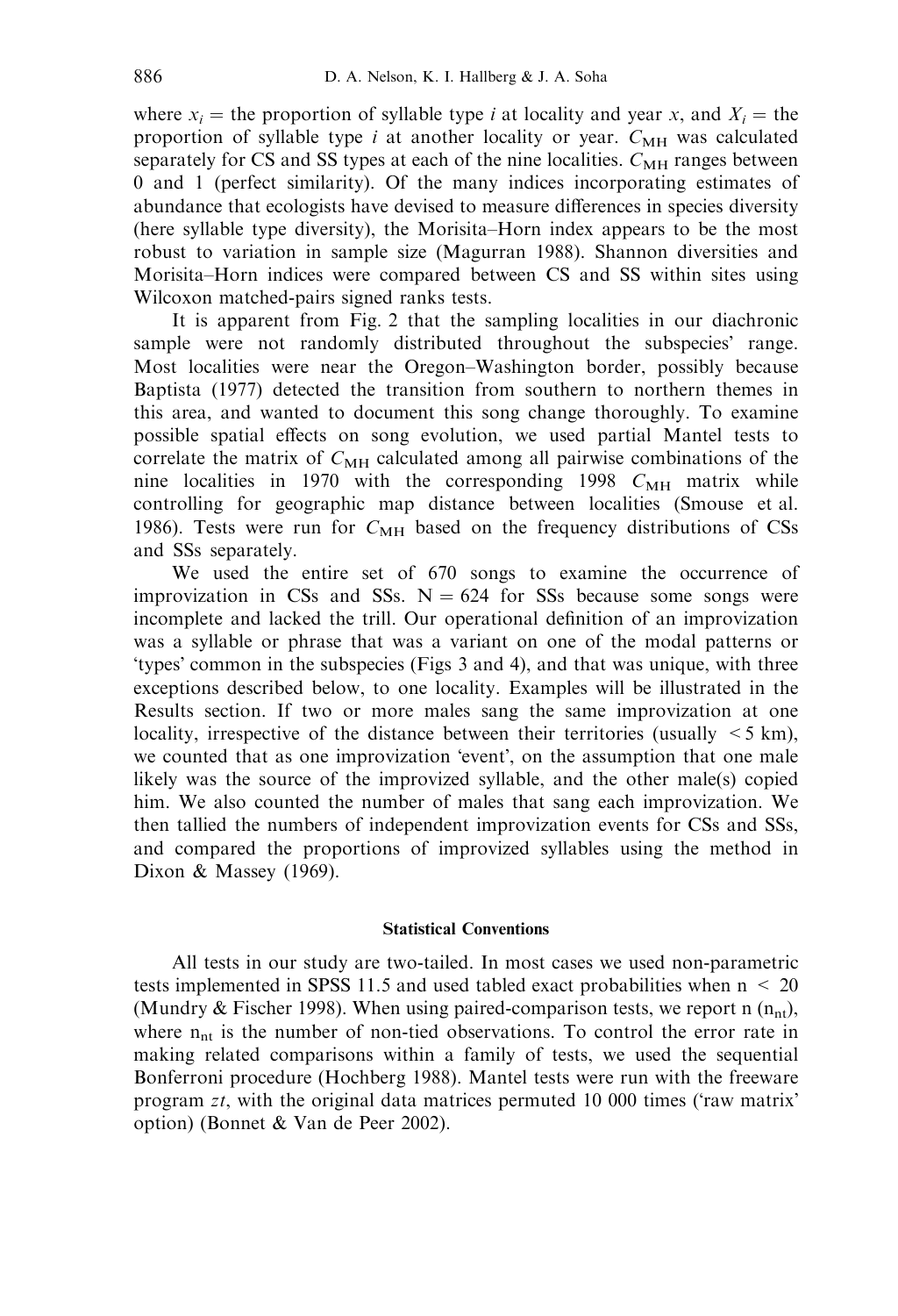

Fig. 3: Catalog of complex syllables (CSs). CS types 1–17 are reproduced with permission from Baptista (1977, Figs 4 and 6). CS types 18–26 are described for the first time in this study. CS types 1–11 and 24–26 are restricted to northern themes; the remainder occur in southern themes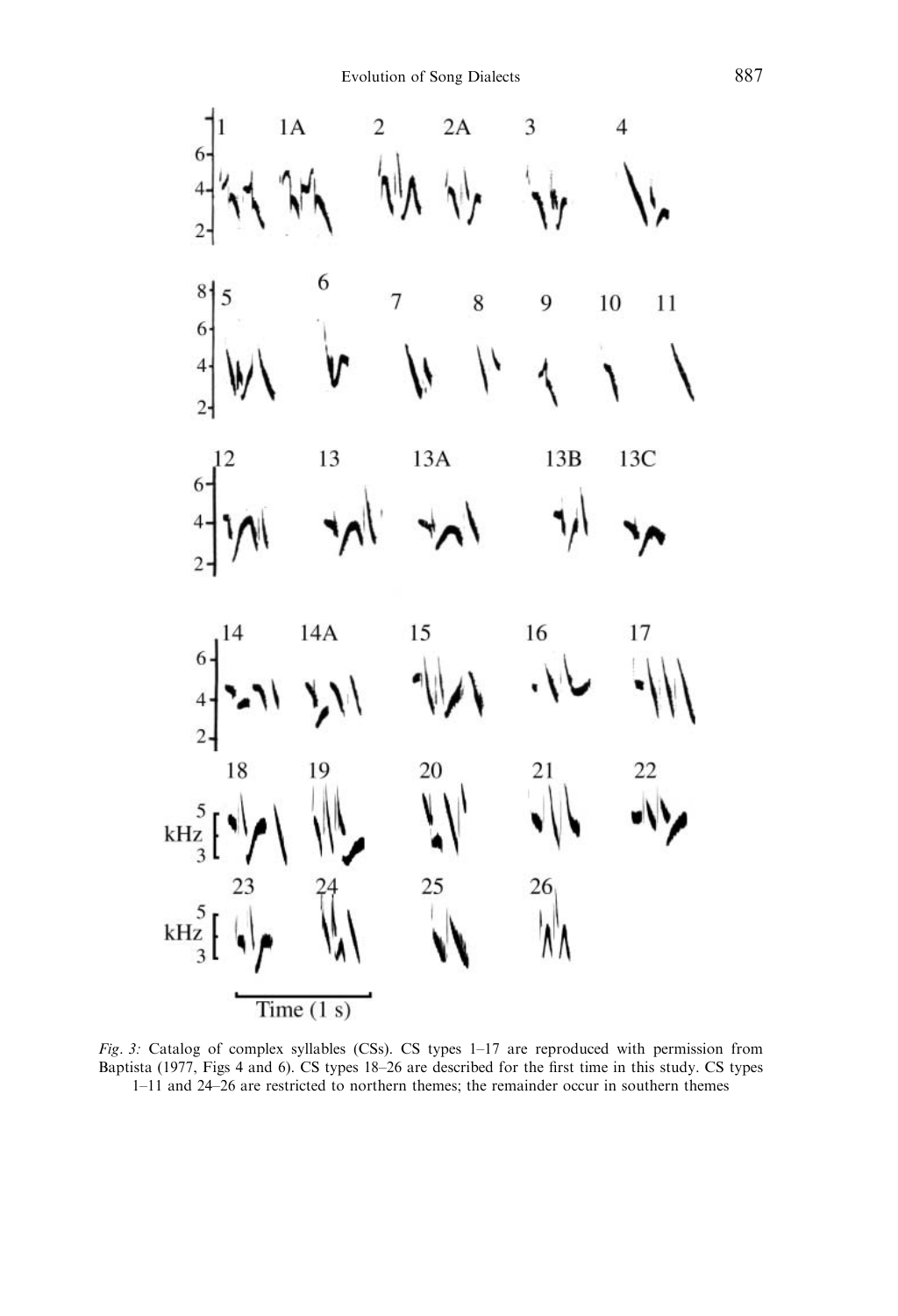

Time  $(1s)$ 

Fig. 4: Catalog of simple syllable (SS) types (each syllable repeated twice) used to define local dialects (see text). Dialect 10 (Fig. 2) is unusual among white-crowned sparrow dialects in that the songs lack a terminal trill. Arrows point to note complexes at the beginning of some trills. Note complex 2a is more common in the south, and 2b to the north within the large dialect 2. At the bottom of the figure are shown three entire 'hybrid' trills commonly found at the southern and northern boundaries of dialect 7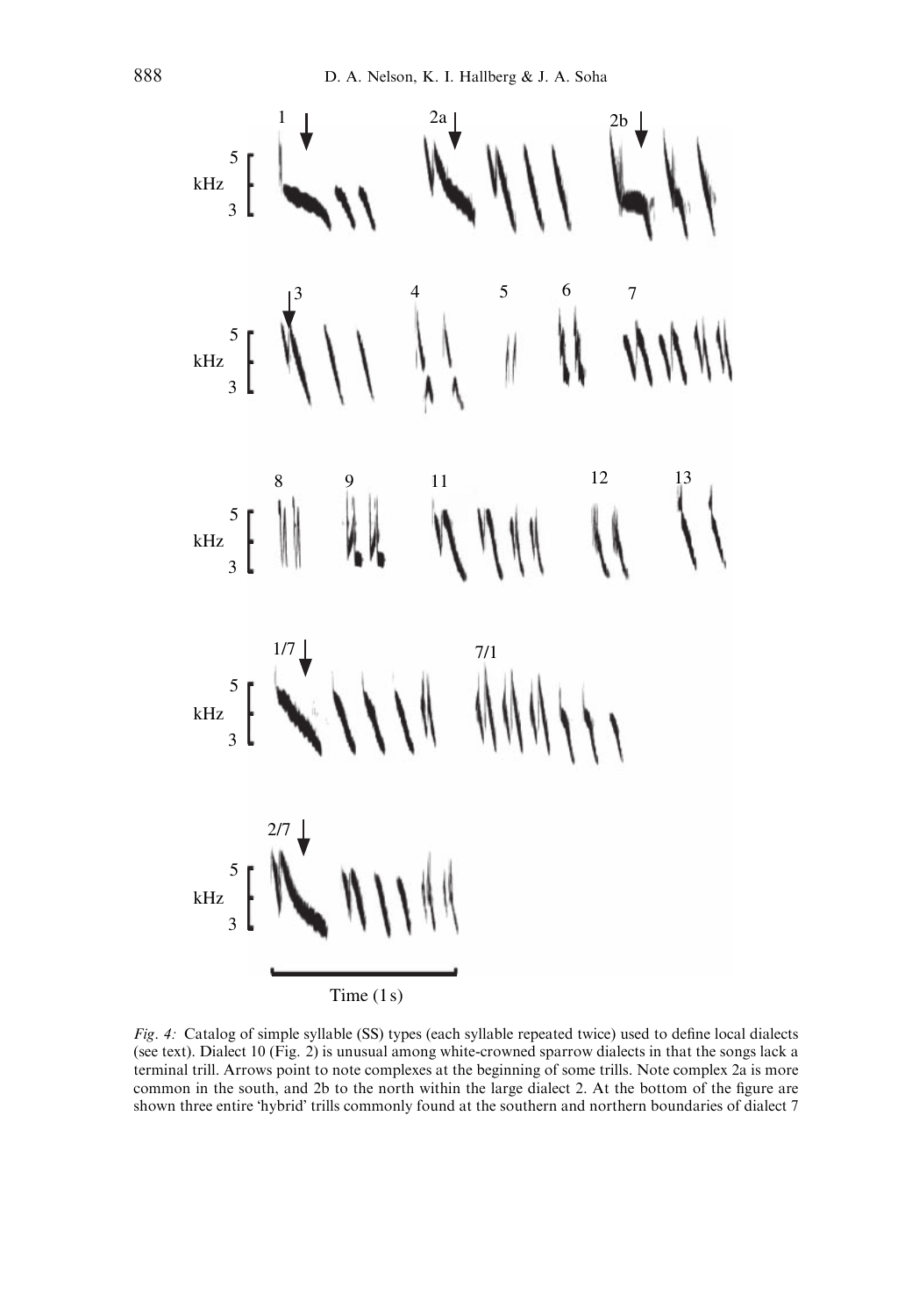### **Results**

#### Inter-Observer Agreement in Categorizing Syllables

Of the 250 CSs in the 247 songs recorded from 1997 to 2004 in the diachronic sample, DAN placed 215 CSs into types 1–17 described by Baptista, while KIH placed 217 into these categories. Of these 217 or 215 CSs, the two judges placed eight CSs into different types (3.7% disagreement). Of the 33–35 CSs judged not to belong in existing categories by at least one judge, the judges independently agreed that 15 belonged in three new categories containing three, six, and six exemplars each (Fig. 3: types 18, 19 and 22). These were classified as three new CS types because, based on DAN's knowledge of songs in the entire sample, they were common at localities outside the diachronic sample. The remaining 18 CSs were classified as improvizations by consensus, although the judges initially disagreed on whether six of these were improvizations or belonged in types  $1-17$ . There was similar agreement in classifying SSs into Baptista's categories as the two judges disagreed on only 11 of their assignments (5%). Because the categorization of syllables into types was highly repeatable among judges, we felt justified in basing the analysis of the remaining 420 songs in our entire data set on DAN's classification alone.

# Geographic Variation in Song

Figure 2 presents our current understanding of the distribution of song dialect areas in the Puget Sound white-crowned sparrow. Most of our recordings were made in coastal dune habitats. We recorded birds in forest clearcuts or towns at six inland locations (Powers and Mary's Peak, OR, and Forks, Elwha, Lake Crescent and Eatonville, WA, USA). Males at all six localities sang the same dialects that occurred at the nearest coastal locations.

Of the original six dialects described by Baptista in 1970, dialect 4, which occurred along a 45-km stretch of coast between Leadbetter Point and Ocean City, WA, appears to be extinct. We recorded one male singing dialect 4 10 km south of Leadbetter Point in 1997, but have not detected this dialect since then despite repeated work in the area. Since Baptista's original survey, seven more dialects have been described based on the structure of terminal trill outside of areas that Baptista visited. We confirmed the presence of dialect 7 (Heinemann 1981), dialects 8 and 9 (Chilton & Lein 1996), and dialects 10 and 12 (Baker 1987) where these authors originally described them. The dialect described by Baker (1987) at Harris Beach, OR (Brookings), has been replaced by dialect 11, which now stretches from Smith River, CA, to 6 km north of Brookings. A small dialect might still be present in between dialects 10 and 11 (Baker 1987), but we did not sample thoroughly in this area. We also found a new dialect, #13, between Sequim and Elwha, WA. Populations of the dialect areas likely range between about 100 (dialects 8 and 9) and thousands of males (dialects 1, 2 and 5).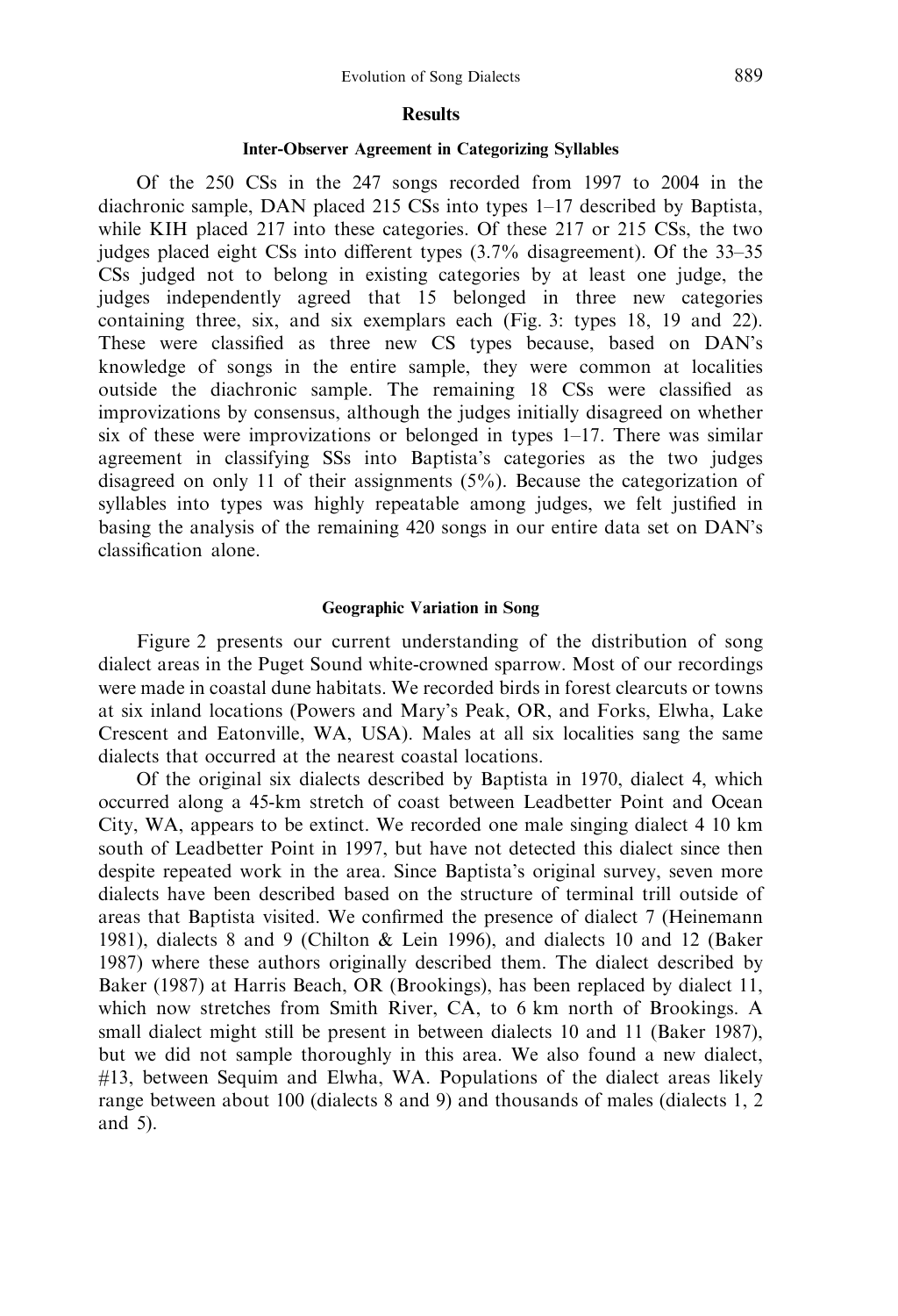|              |        | Complex syllable type |                |       |                |   |    |                |                |                |      |                |   |   |                               |   |                                                             |    |
|--------------|--------|-----------------------|----------------|-------|----------------|---|----|----------------|----------------|----------------|------|----------------|---|---|-------------------------------|---|-------------------------------------------------------------|----|
| Locality     | Year 1 |                       | 2              | 3     | $\overline{4}$ |   |    |                |                |                |      |                |   |   |                               |   | 5 6 12 13 14 15 16 17 18 19 21 22 Others <sup>a</sup> Total |    |
| Friday       | 1970   | 4                     | 11             | 26 12 |                |   | 7  |                |                |                |      |                |   |   |                               |   | 5                                                           | 65 |
| Harbor       | 2000   |                       |                | 5 24  | 3              |   | -1 |                |                |                |      |                |   |   |                               |   |                                                             | 33 |
| Ocean City   | 1970   |                       | 6 16           |       |                | 1 |    |                |                |                |      |                |   |   |                               |   |                                                             | 23 |
|              | 1999   |                       | 17             |       | 1              |   |    |                |                |                |      |                |   |   |                               |   | 1                                                           | 19 |
| Fort Canby   | 1970   | 13                    |                |       |                |   |    | 1              |                |                |      |                |   |   |                               |   |                                                             | 14 |
|              | 1998   |                       | 34             |       | 1              |   |    | 19             | $\overline{1}$ |                |      |                |   |   |                               |   | 8 <sup>b</sup>                                              | 63 |
| Fort Stevens | 1970   | -15                   |                |       |                |   |    |                |                |                |      |                |   |   |                               |   |                                                             | 15 |
|              | 1998   |                       | $\overline{2}$ |       |                |   |    | 21             | 1              |                |      |                |   |   |                               |   | 3                                                           | 27 |
| Seaside      | 1970   | 6                     |                |       | 1              |   |    | $\overline{5}$ |                | 9 3            |      |                |   |   |                               |   |                                                             | 24 |
|              | 1998   |                       |                |       |                |   |    | 11             |                |                |      |                |   |   |                               |   | 1                                                           | 12 |
| Manzanita    | 1970   |                       |                |       |                |   |    | 8              |                |                |      |                |   |   |                               |   |                                                             | 8  |
|              | 1999   |                       |                |       |                |   |    | 18             | 8              |                |      |                |   |   |                               |   | 1                                                           | 27 |
| Oceanside    | 1970   |                       |                |       |                |   |    | $\overline{5}$ | 1              | $\overline{4}$ |      |                |   |   |                               |   |                                                             | 10 |
|              | 2004   |                       |                |       |                |   |    | 13             | $\mathfrak{D}$ |                |      |                |   |   |                               |   | 1                                                           | 16 |
| Newport      | 1970   |                       |                |       |                |   |    |                |                | 74             |      | $\mathfrak{D}$ |   |   |                               |   |                                                             | 14 |
|              | 1999   |                       |                |       |                |   |    |                | 10 10          |                |      |                |   |   |                               |   | 1                                                           | 21 |
| Bandon       | 1970   |                       |                |       |                |   |    |                |                |                | 13 3 |                |   |   |                               |   |                                                             | 16 |
|              | 1999   |                       |                |       |                |   |    |                |                |                | 13   |                | 3 | 6 | $\mathfrak{D}_{\mathfrak{p}}$ | 6 | 1                                                           | 31 |

Table 1: Occurrence of complex syllable types at nine localities sampled approx. 30 yr apart

<sup>a</sup>Category includes improvized songs.

<sup>b</sup>Includes one male with CS type 26.

#### Cultural Evolution of Song

Figure 3 reproduces Baptista's original figures depicting the CS types in southern and northern theme songs, along with new syllable types encountered in our survey. We have continued Baptista's numbering system for identifying SS and CS types, adding numbers as necessary to accommodate new types. Because of large spatial gaps in Baptista's (1977) sample, we cannot be sure of how many of the novel CSs we encountered represent innovated CSs, and how many existed in 1970 at other localities that were not sampled. CS types 18 and 19 were common near Bandon, OR (and at other localities) in our sample but were not in Baptista's sample of 17 birds near Bandon (Table 1). The other new CS types we defined were found at locations other than those studied by Baptista. Because we sampled at many localities in addition to those visited by Baptista, we can be somewhat more certain of identifying cases of syllable extinction and can discriminate extinction from syllable 'emigration' from Baptista's nine localities. CS type 1, sung by 59 males throughout Washington state and northern Oregon in 1970, did not occur in our sample, nor in Chilton & Lein's (1996) sample. CS 14 also did not occur in our recordings of Oregon birds despite intensive sampling there. CS types 7–11 (each sung by one male in 1970) and type 16 (two males at Bandon in 1970) were not found by us. CS 17 (two males at Newport in 1970) was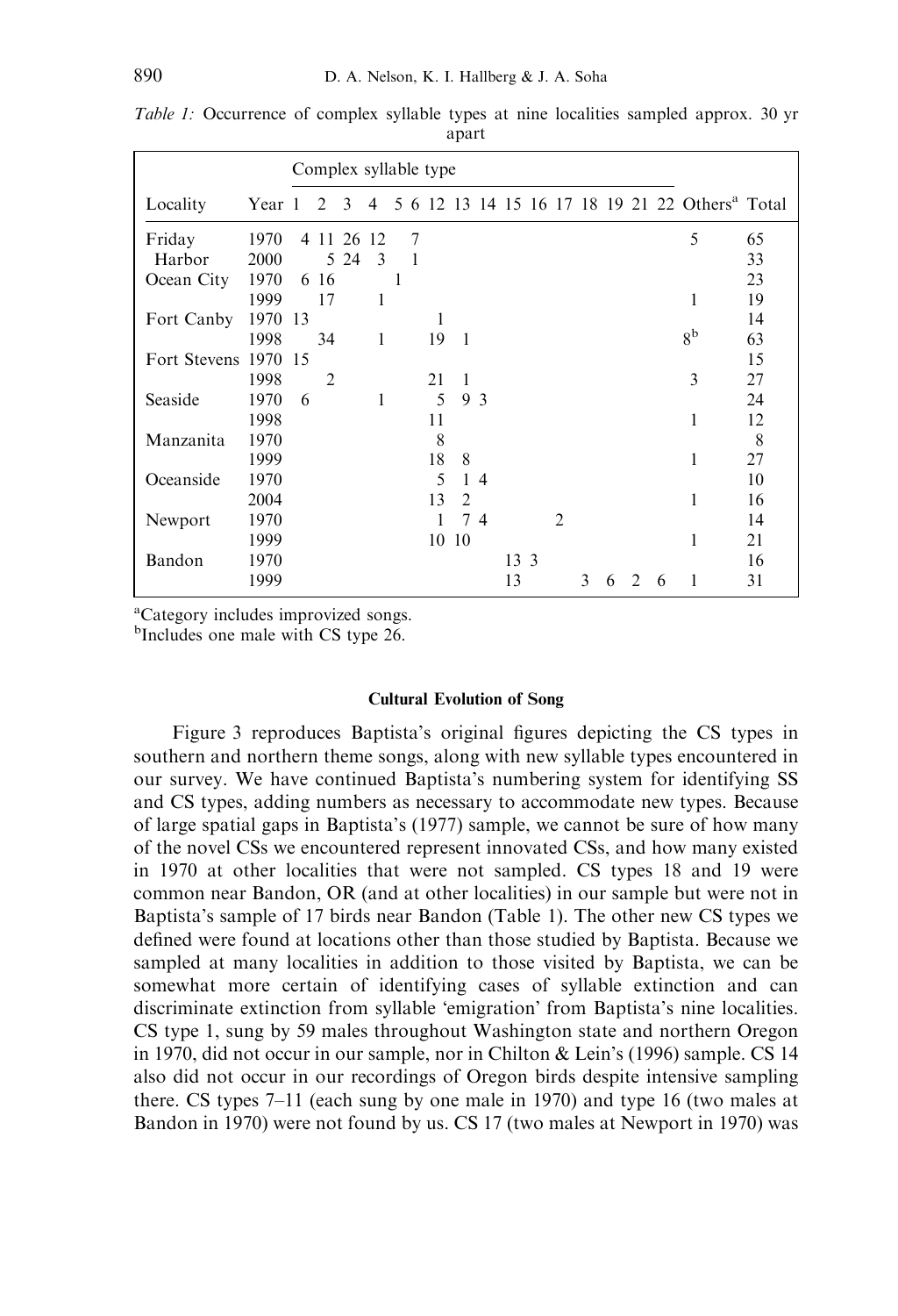sung by one male at Mary's Peak, 50 km inland from Newport in 1999. Aside from CS 1 and CS14, the other CS types that were common in 1970 (2, 3, 4, 12, 13, and 15) were also common in our sample. Thus, most common CS types persisted over the 30-yr interval, and two common CS types went extinct along with several rare 'types' (which we would regard as improvizations in this study). Five of six SS types persisted over the same interval. Most (77%) of the 44 males in 1970 that sang SS type 4, now extinct, did not sing the now extinct CS types (1 or 14) in their songs (Table 2 and 3 in Baptista 1977). Therefore the extinction of these syllable types occurred independently of one another.

### Rates of Change of Syllable Occurrence

We tabulated the frequency of occurrence of CS types (Table 1) and SS types (Table 2) at nine localities in both 1970 and 1998. Examples of changes in the occurrence of syllables at two localities are shown in Fig. 5. Comparison of Shannon diversity indices for CS and SS types within sites revealed that CS types were significantly more diverse than SS types both in 1970, as Baptista (1977) suggested [Fig. 6; Mann–Whitney U;  $T^+ = 0$ , n = 9 (7)], and in 1998 [ $T^+ = 5$ ,  $n = 9$ , Bonferroni  $p \le 0.05$ . As measured by the Morisita–Horn index, the frequency distributions of CS types were less similar within the same site over time than were the distributions of SS types (Fig. 6;  $T^+ = 1$ , n = 9, p < 0.01). As expected in a species with geographically variable song, the similarity in the

| Locality      | Year | 1  | 2  | 3              | $\overline{4}$ | 5  | 6  | 7 | Hybrid <sup>a</sup> | Other <sup>b</sup> | Total |
|---------------|------|----|----|----------------|----------------|----|----|---|---------------------|--------------------|-------|
| Friday Harbor | 1970 |    |    |                |                |    | 60 |   |                     |                    | 60    |
|               | 2000 |    |    |                |                |    | 27 |   |                     |                    | 27    |
| Ocean City    | 1970 |    |    |                | 2              | 22 |    |   |                     |                    | 24    |
|               | 1999 |    |    |                |                | 13 | 1  | 1 |                     |                    | 15    |
| Fort Canby    | 1970 |    |    | 14             |                |    |    |   |                     |                    | 14    |
|               | 1998 |    | 21 | 21             |                | 3  |    |   |                     | 6                  | 51    |
| Fort Stevens  | 1970 |    |    | 15             |                |    |    |   |                     |                    | 15    |
|               | 1998 |    | 24 | 3              |                |    |    |   |                     |                    | 27    |
| Seaside       | 1970 |    | 15 | $\overline{7}$ |                |    |    |   |                     |                    | 22    |
|               | 1998 |    | 12 |                |                |    |    |   |                     |                    | 12    |
| Manzanita     | 1970 |    | 11 |                |                |    |    |   |                     |                    | 11    |
|               | 1999 |    | 27 |                |                |    |    |   |                     |                    | 27    |
| Oceanside     | 1970 |    | 10 |                |                |    |    |   |                     |                    | 10    |
|               | 2004 |    | 16 |                |                |    |    |   |                     |                    | 16    |
| Newport       | 1970 |    | 14 |                |                |    |    |   |                     |                    | 14    |
|               | 1999 |    | 10 |                |                |    |    | 1 | 10                  |                    | 21    |
| Bandon        | 1970 | 15 |    |                |                |    |    |   |                     | 1                  | 16    |
|               | 1999 | 26 |    |                |                |    |    |   |                     | 3                  | 29    |

Table 2: Occurrence of simple syllable types at nine localities sampled approx. 30 yr apart

<sup>a</sup>Hybrid refers to a trill of SS 7 followed by a trill of SS 2 (Fig. 4).

<sup>b</sup>Category includes improvized SSs.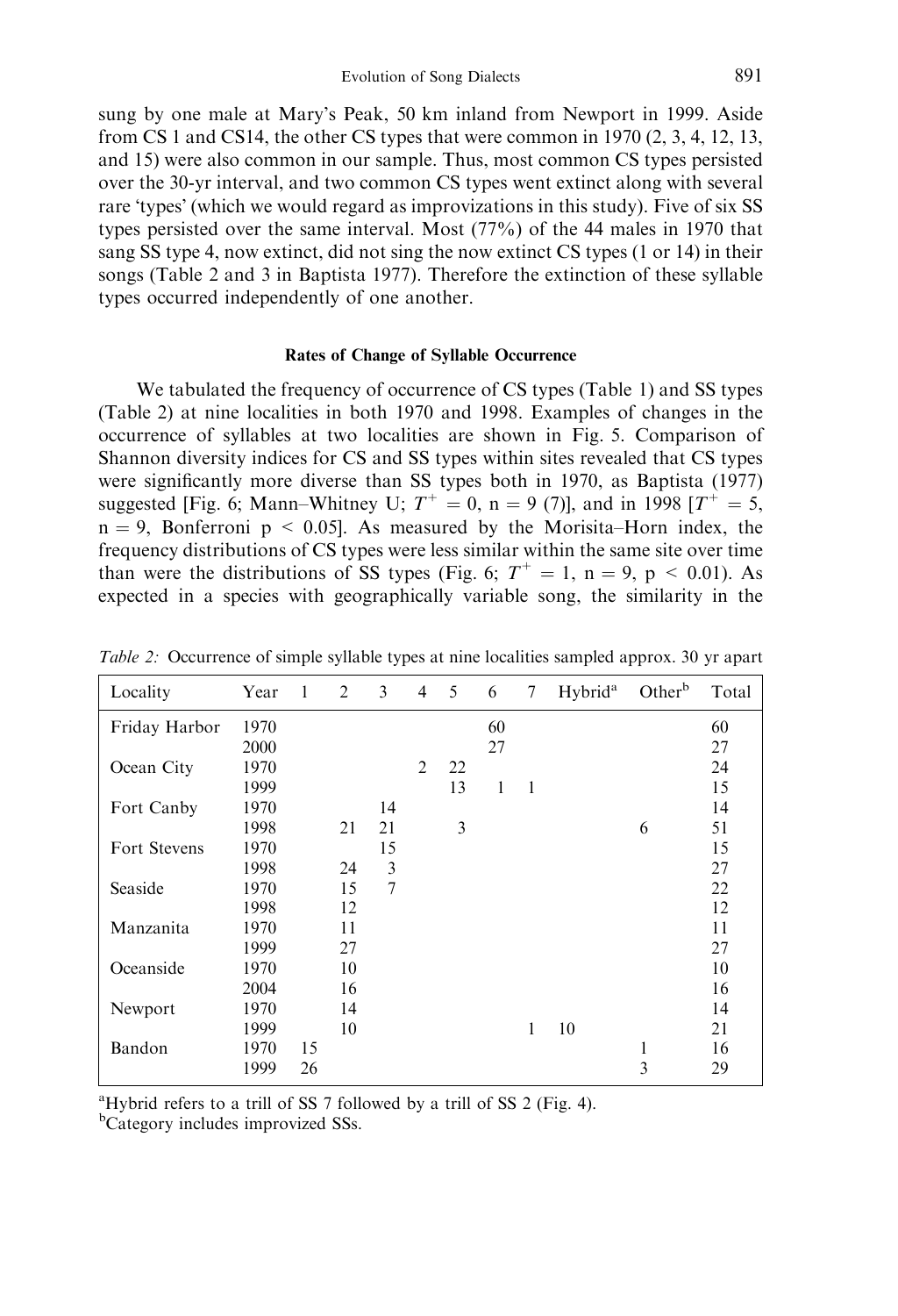

Fig. 5: Examples of change over time in songs at Bandon and Fort Stevens, OR. Recordings made in 1970 were provided by Luis Baptista. Thirteen of 16 males at Bandon sang CS 15 (shown); the other three sang songs containing CS 16, which is now extinct and has been replaced by four other CS types, the two most common of which are shown here (Table 1). At Fort Stevens in 1970, all males sang northern themes (dialect 3) containing CS 1. In 1998, 84% of 25 males sang southern themes (dialect 2) with CS type 12



Fig. 6: (a) Within-locality diversity of complex (white boxes) and simple (hatched) syllable types expressed by the Shannon diversity index, H, in 1970 and 1998. (b) Similarity in the frequency of occurrence of syllable types within localities over a 28-yr interval. Similarity is represented by the Morisita–Horn index,  $C_{\text{MH}}$ . The lower and upper edges of the boxes represent the first and third quartiles; the median divides each box. The vertical lines ('whiskers') include the range of values within 1.5 times the inter-quartile range. Outliers are individual circles.  $n = 9$  for all groups,  $\frac{1}{p} < 0.05$ 

frequency of occurrence of syllable types between localities was negatively correlated with map distance between localities for both CSs and SSs in both years (Table 3). When map distance between localities was controlled statistically,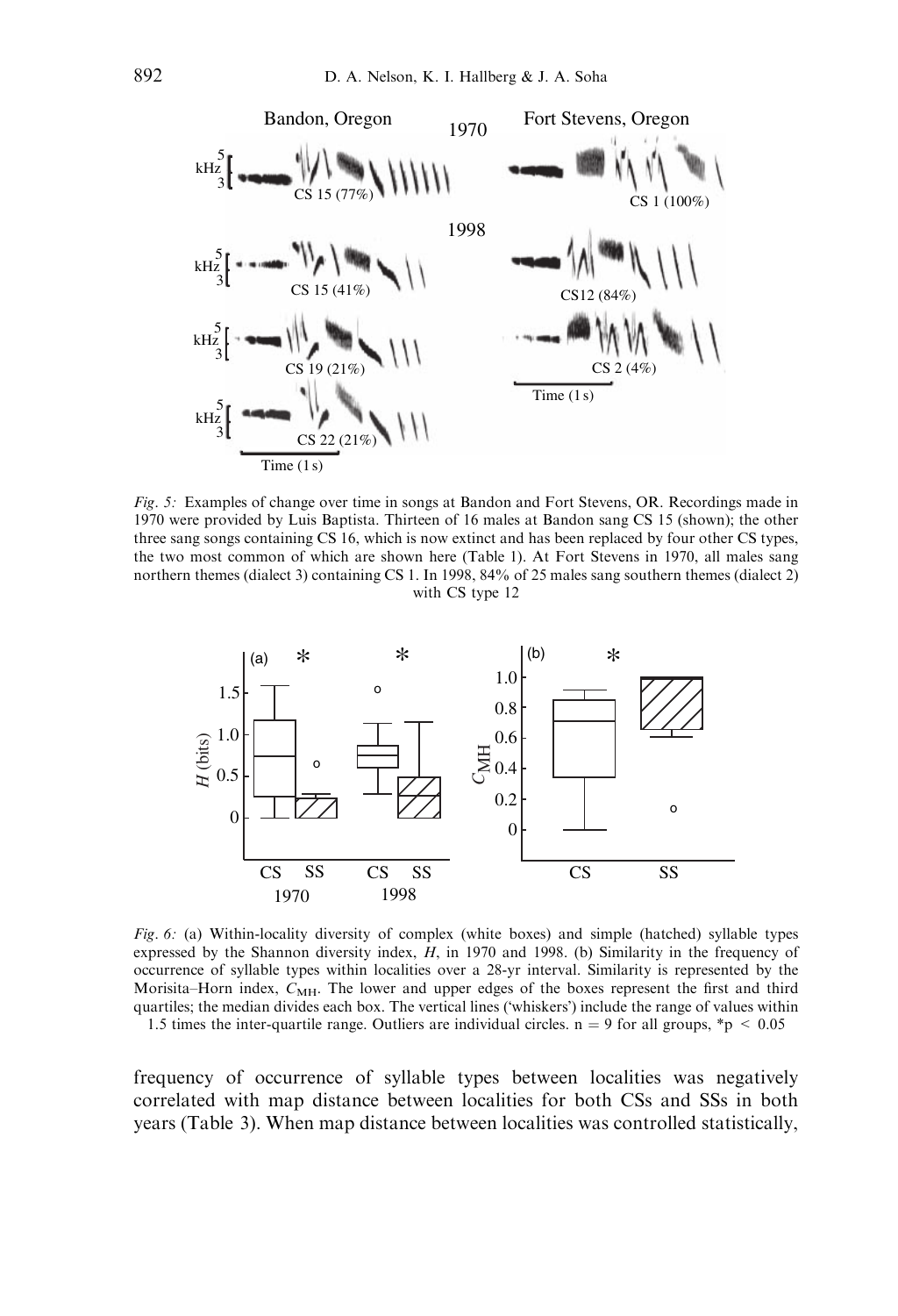Table 3: Mantel correlations between the Morisita–Horn index of similarity,  $C_{\text{MH}}$ , and map distance between localities for each year and phrase type, and partial Mantel correlations between  $C_{\text{MH}}$  between years holding map distance constant.  $C_{\text{MH}}$  ranges from 0 to 1

| $-0.56*$                                                                                                                                                                                                                                                                             | Variables                          | Mantel r |
|--------------------------------------------------------------------------------------------------------------------------------------------------------------------------------------------------------------------------------------------------------------------------------------|------------------------------------|----------|
| $-0.50*$<br>$C_{MH}(SS 1970)$ vs. map distance<br>$C_{MH}(CS 1998)$ vs. map distance<br>$-0.70*$<br>$CMH(SS 1998)$ vs. map distance<br>$-0.69*$<br>$C_{MH}(CS 1970)$ vs. $C_{MH}(CS 1998)$ map distance<br>0.24<br>$C_{MH}$ (SS 1970) vs. $C_{MH}$ (SS 1998) map distance<br>$0.50*$ | $C_{MH}(CS 1970)$ vs. map distance |          |

\*Family error rate for six comparisons controlled at  $p \le 0.01$ .

the similarity in occurrence of CSs between localities in 1970 was not correlated with the same similarity measure in 1998, while the same test on SS similarity was significant (Table 3). These last two results indicate that when map distance between sample localities was controlled statistically, the distribution of CS types across localities was not predictable over time, while the distribution of SS types remained stable.

These field data describe the pattern of evolution in song: CSs are more variable within and between localities than are SSs and vary over time more than do SSs. This implies that the two syllable 'loci' are not tightly linked, and can recombine to form different combinations of syllable types. The results provide indirect support for Heinemann's (1981) second hypothesis which predicts stasis in SSs over time within localities if males preferentially share SSs with their neighbors during matched countersinging. A more direct test will be provided below in the laboratory experiment. With a view to testing our third hypothesis, that CSs and SSs mutate at different rates, we next describe the production of cultural mutations in these two phrase types.

### Improvization of CS and SS

In our sample of 670 songs recorded at all localities, we identified 30 cases of independently improvized CSs (4.5%), and 13 cases involving SSs (2.1%,  $n =$ 624). These improvization or cultural mutation rates for CSs and SSs differed significantly ( $Z = 2.40$ ,  $p \le 0.02$ ). The improvizations occurred in 30 localities, apparently distributed uniformly within dialect areas. The mutation rate for SSs may be an overestimate. Two identical SS improvizations occurred at localities 20 km apart, hybrid trill 1/7 occurred twice 35 km apart, and hybrid trill 7/1 occurred twice 66 km apart (Fig. 4). To be conservative, we treated each occurrence as an independent event, but is possible that birds disperse over those distances from the site of learning. Only two males improvized both the CS and SS in their song. Three of the four main forms of improvization of CSs are illustrated in Fig. 7: (i) borrowing notes from different syllables to create a new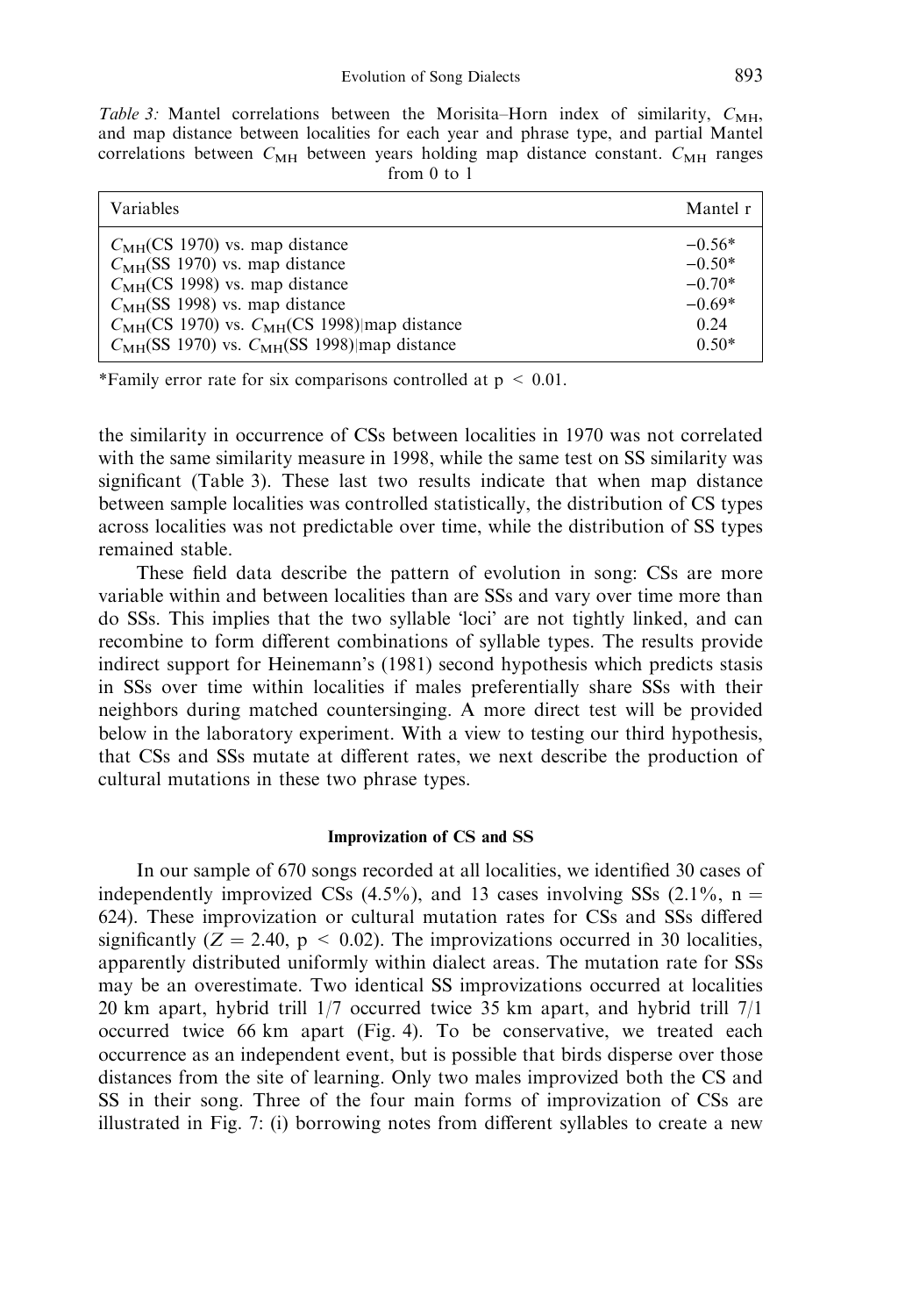

Fig. 7: Examples of improvization of complex syllables and simple trills recorded in the field. Syllable types are numbered corresponding to the catalogs in Figs 3 and 4. (a) Production of a 'hybrid' CS by borrowing parts, indicated by underlining, of two different common CS types. (b) A northern theme song with two different CS types, rather than one type repeated. (c) Rearranging the order of notes within a CS to produce a variant. The usual arrangement of notes within CS 12 is shown above. (d) Incorporating CS from a neighboring dialect into the trill. (e) The only possible example of elemental improvization in the study, a unique note (above arrow) at the end of the complex syllable. The note appears to be derived from fusing the last two notes in the complex syllable directly above it. (f) One -plastic song sung by a yearling male molting into adult head plumage at Bandon, OR, on 24 Apr. 2003 (BLB catalog no. 28532). Note the extreme length of the song created by stringing together several songs or partial songs, the variable number of repetitions of CS type 23, and the single occurrence of CS type 19 or 22 in the middle of the utterance

'hybrid' syllable ( $n = 4$  events; Fig. 7a); (ii) using two different CS types in a northern theme song instead of repeating one type ( $n = 5$  events; Fig. 7b); (iii) singing a unique CS by deleting or rearranging notes from the common pattern ( $n = 13$  events; Fig. 7c); and (iv) consistently deleting or adding a CS repetition relative to the local norm (one repetition in southern themes, two repetitions in northern themes; Fig. 1) ( $n = 8$ ). Although individual males commonly varied the number of terminal SS repetitions from song to song, males rarely varied the number of repetitions of a CS across song renditions in crystallized song, although such variation was common during practice singing (plastic song; Fig. 7f).

The most common form of improvized trills existed at boundaries between two dialects where males sang hybrid trills containing a trill of one SS type followed by a trill of the other SS type (six events, Fig. 4). Two events consisted of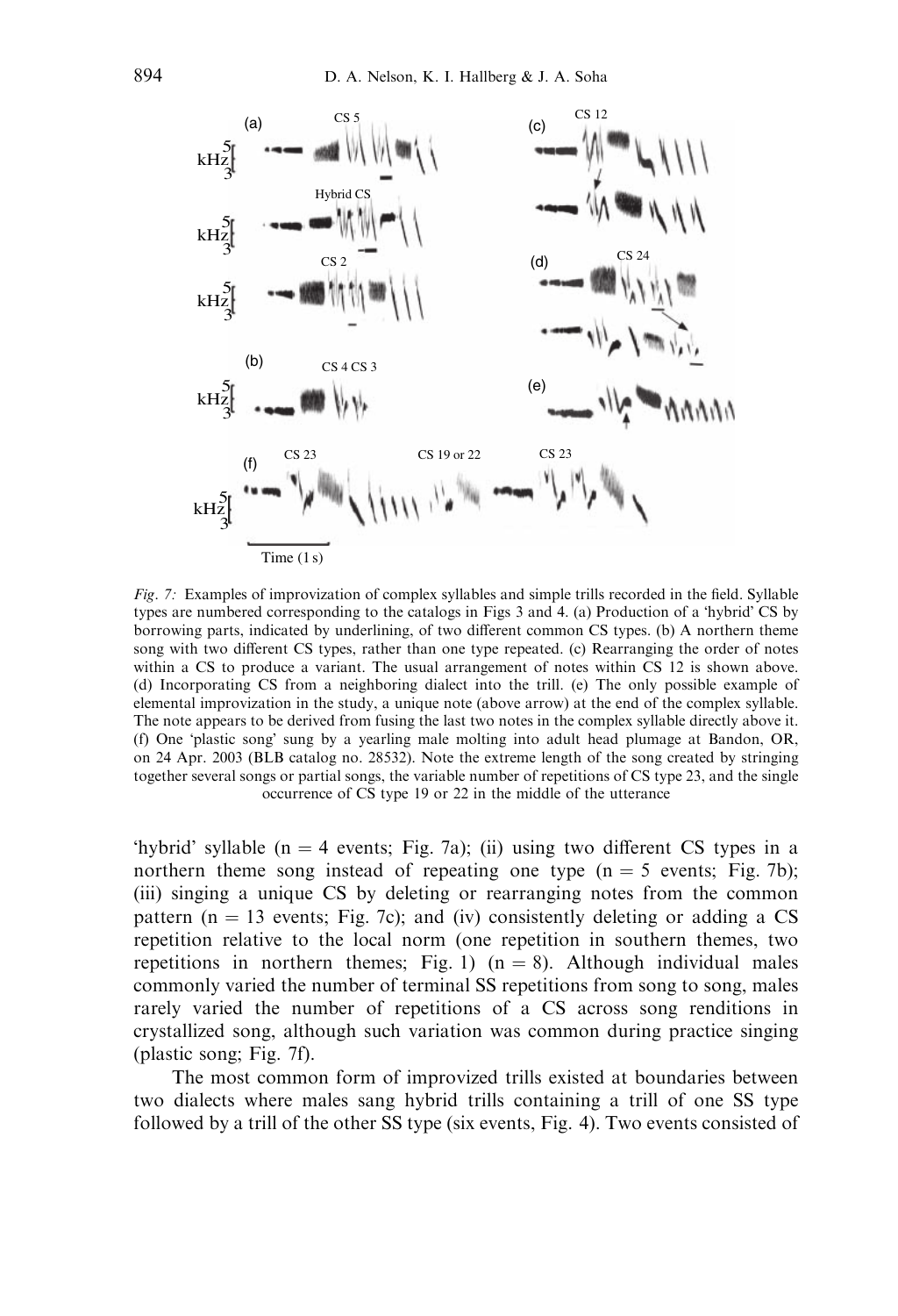repeating the single long note at the beginning of the trill in some dialects (Fig. 4: dialects 1–3). As with CSs, males infrequently varied the number of repetitions of any note other than those at the song's end. In three events, males sang unique SSs, in one case incorporating the CS from a neighboring dialect into his trill (Fig. 7d). The improvization depicted was also sung by one male at this locality in Baptista's sample (song H2 in Fig. 7 in Baptista 1977). Finally, two males added a buzz onto the end of their trill.

The cultural success of an improvization was measured by the number of males that sang an improvized song. By definition, improvizations were rare within localities. Each of the 43 improvization events was sung by a median of 1 male (range  $= 1-14$ ). To accurately estimate the percentage of males at a locality that sang an improvized song we excluded events at sites where fewer than 20 males were recorded. There was no tendency for improvized SSs to be sung by a higher percentage of males within localities than were improvized CSs (Mann– Whitney U,  $n_{CS} = 24$ ,  $n_{SS} = 9$ ,  $Z = 0.81$ ,  $p > 0.05$ ). Each event was sung by a median of 4% of the males at a locality (n = 33, range =  $2-61\%$ ). Three hybrid trills at boundaries between dialects 1, 2 and 7 were quite common (sung by 28, 34 and 61% of males: Fig. 4). The analogous form of improvization occurred independently five times in CSs (Fig. 7b) but was only sung by one male at each locality (range  $= 3-5\%$  of males within the locality).

To summarize, the field data indicate that improvizations (cultural mutations) were more likely to occur in CSs, but with the exception of common hybrid trills at two dialect boundaries, improvized CSs and improvized SSs were equally likely to be sung by other males. The production of novel improvized CSs may contribute to the rapid turnover in CS types over time described earlier.

### Laboratory Experiment

We performed a laboratory experiment using hand-reared males in order to examine the developmental mechanisms that might permit the independent evolution of CSs and SSs described above. Here we test Heinemann's (1981) two hypotheses described earlier: (i) SSs may be learned early in life in the natal dialect, while CSs may be learned later, and (ii) the selective attrition process is primarily controlled by countersinging matching SSs with territory neighbors. We also tested our third hypothesis: if CSs are more difficult to imitate and lead to mutations in CS structure (because they are acoustically more complex than SSs), then the pupils imitations of tutor CSs should be less accurate than SS imitations.

# **Methods**

### **Subjects**

We collected 13 nestling males (along with 15 females) from nine broods in late May 2000 in Robert Straub State Park, OR. Birds were 3–7 d old when collected. All of the adult males at Straub State Park sang dialect 2. Birds were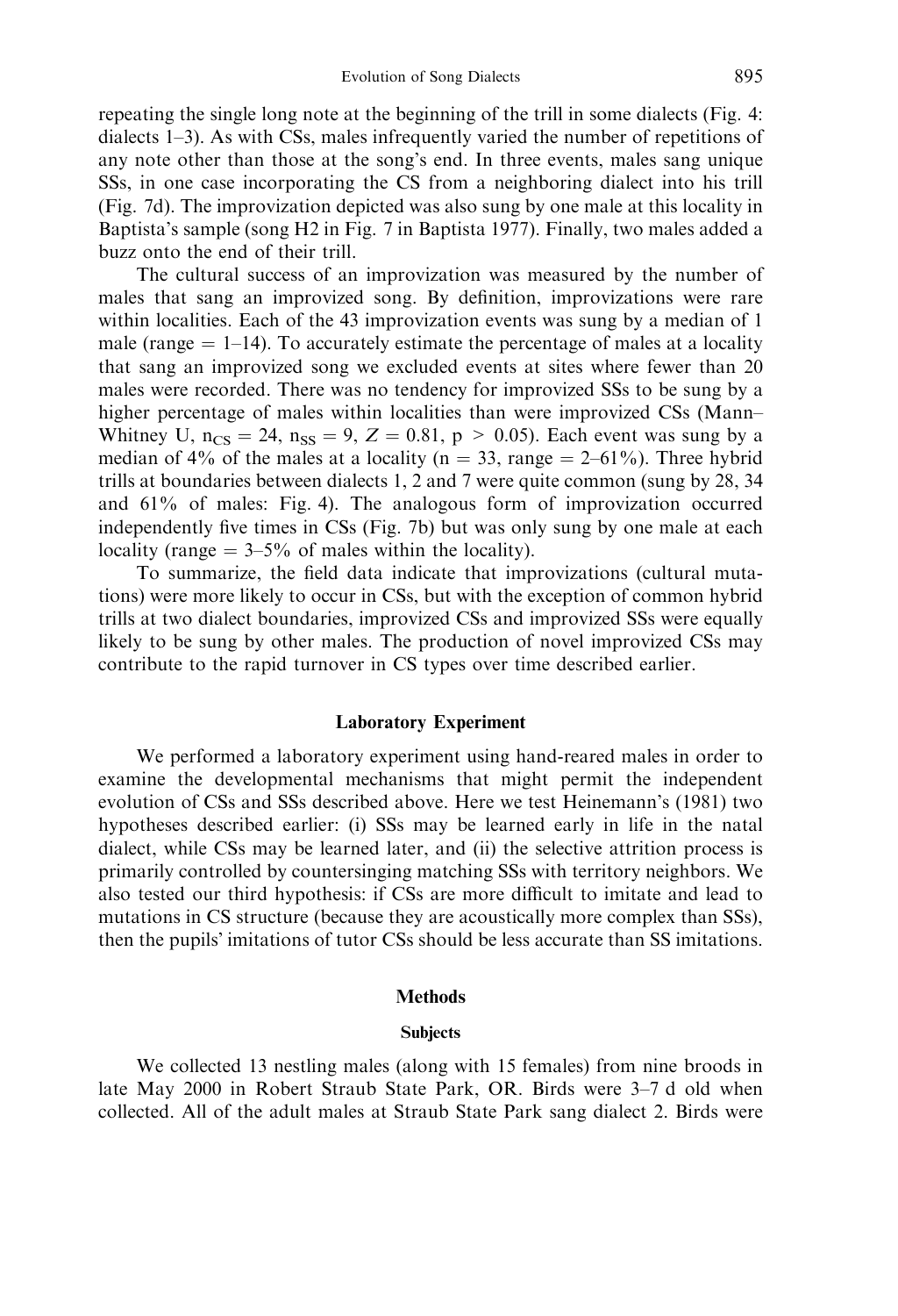flown to the laboratory in Columbus, OH, within a few days of collecting. We hand-reared young birds using animal husbandry techniques described elsewhere (Nelson et al. 1995, 1996). We housed birds within 2 d of fledging singly or in pairs in sound isolation chambers. Pairs were formed opportunistically based on available chamber space, and contained same- or mixed-sex pairs as we could not sex birds in the first month. Birds typically alternated between being housed singly and in pairs within tutor blocks up until the time we first heard subsong (35 d of age on average), at which time males were housed singly for the remainder of the experiment. Most birds were housed singly for at least 2 d within each of the first four tutor blocks (see below). We sexed birds initially by listening for subsong, the first phase of vocal development in males, and verified sex the next spring when males had 5 to 7-mm-long cloacal protuberances, a testosterone-dependent character used to sex song birds. We maintained birds on the same photoperiod as in previous work: the ambient photoperiod for 38°N, advanced by 1 mo (Nelson et al. 1996).

### Early Tutoring

We used two different tutoring regimes, both of which males had learned from in earlier studies (Nelson et al. 1995, 1996). Regime A was designed to maximize precision in estimating the sensitive phase (for testing the first hypothesis), while regime B was designed to maximize opportunities for overproduction of song to provide subjects for testing hypothesis two (selective attrition of song). In regime A, seven of the 13 males were tutored with pairs of different songs in four successive 10-d-long blocks. The first block began 2, or rarely, 3 d after fledging (which occurred at 9–10 d of age) for each bird. Each block contained a pair of  $Z$ . *l. pugetensis* songs, chosen randomly from a menu of eight different dialects (not including the natal dialect). We chose acoustically distinct dialects so that identifying tutor imitations would be easy. To minimize pseudoreplication, we created 12 different sequences of tutor song pairs, with the different tutor songs counterbalanced with presentation order (block). No two males tutored with this regime were exposed to identical sequences of tutors. Regime B, applied to six males, resembled regime A in that a 10-d-long block of two Z. l. pugetensis dialects was begun 2–3 d after fledging. This block was then followed by a 40-d-long period in which four of the dialects not presented to a given bird in block 1 were played. Two of these six males heard the same pair of tutor songs in block 1, and the same four tutors in the second period. These two males did not learn from the same tutors. We also assume siblings to be independent replicates, because an analysis comparing song learning of males reveals that the songs developed by siblings in the laboratory are no more similar to each other than are the songs developed by randomly chosen unrelated males (D.A. Nelson & P. Marler, unpubl. data).

All males were tutored twice per day, morning and afternoon. In each 10-dlong block, one song type was repeated 180 times over 30 min, followed by 10 min of silence and then 180 repetitions of the other type. Tapes were played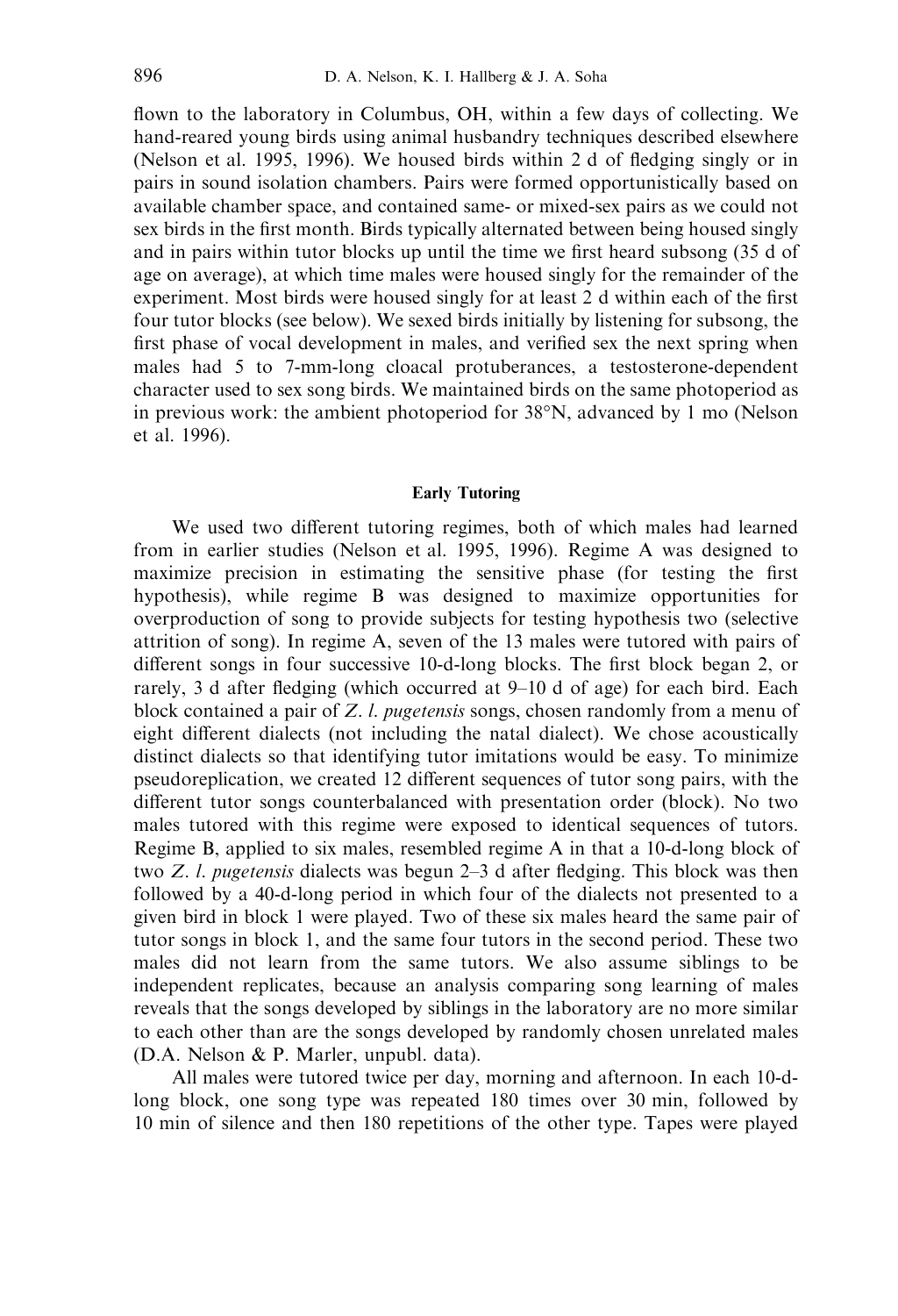every day, once at 08:00 h and once at 15:00 h. Thus, subjects heard each tutor type 360 times per day, and 3600 times total. Subjects heard each of the four tutors presented in the 40-d-long block 36 times per day, and 1440 times total. Songs were broadcast at approx. 74 dB in the center of the sound-attenuating chamber.

### Song Recording and Analysis

We recorded birds weekly beginning in the first week of Jan. using techniques described elsewhere (Nelson et al. 1995). We analyzed the recordings for evidence of imitations of tutor songs. We played tapes into a real-time spectrographic program (Engineering Design 1999), and saved sections containing singing into computer files. Each file, often containing dozens of consecutive songs from a single recording session, was printed as a continuous audiospectrogram using the -Strip command in Signal. We matched spectrograms of vocal material by eye to a catalog of spectrograms of the tutor songs (produced with the same aspect ratio in Strip). Identifications were made initially by one or two students and later confirmed by DAN. On each recording date, we counted the number of tutor songs represented, in whole or in part, in the bird's singing. For most birds, the number of tutor imitations produced peaked early in plastic song (see below). White-crowned sparrows sing with near-immediate variety in plastic song, i.e. they do not repeat a song type, or only repeat it 2–3 times before switching to a different one (Nelson et al. 1996). We generally examined 25–50 songs per bird from each day's recording.

We defined a song 'type' as a stable, repeated pattern that was sung over at least 2 wk. Song types usually became apparent in the first month of plastic song. Song types could be complete or partial imitations derived from one tutor song type, or 'hybrids', formed by combining phrases from two or more tutor song types. A song was considered crystallized when a male sang only one type that was repeated with little variation in note structure, especially the introductory whistle, which had to be produced with little random frequency modulation.

### Sensitive Phase for Learning

Based on weekly recordings throughout plastic song, we counted the total number of different tutors imitated and the number of phrases imitated from each (whistle, buzz, CS, SS) and determined the age at which each bird was exposed to each imitated tutor. We took the bird's age at the midpoint of the block to be the age of imitation. We used plastic song to estimate the sensitive phase as this provides a more comprehensive measure of what a bird has imitated than does the single crystallized song produced at the end of vocal development. For each male, we then calculated separately the mean age at which he imitated his CSs and SSs. We used Wilcoxon matched-pairs signed ranks tests to compare when CSs and SSs were learned ( $n = 12$  males; one male did not imitate and was excluded from all analyses of learning).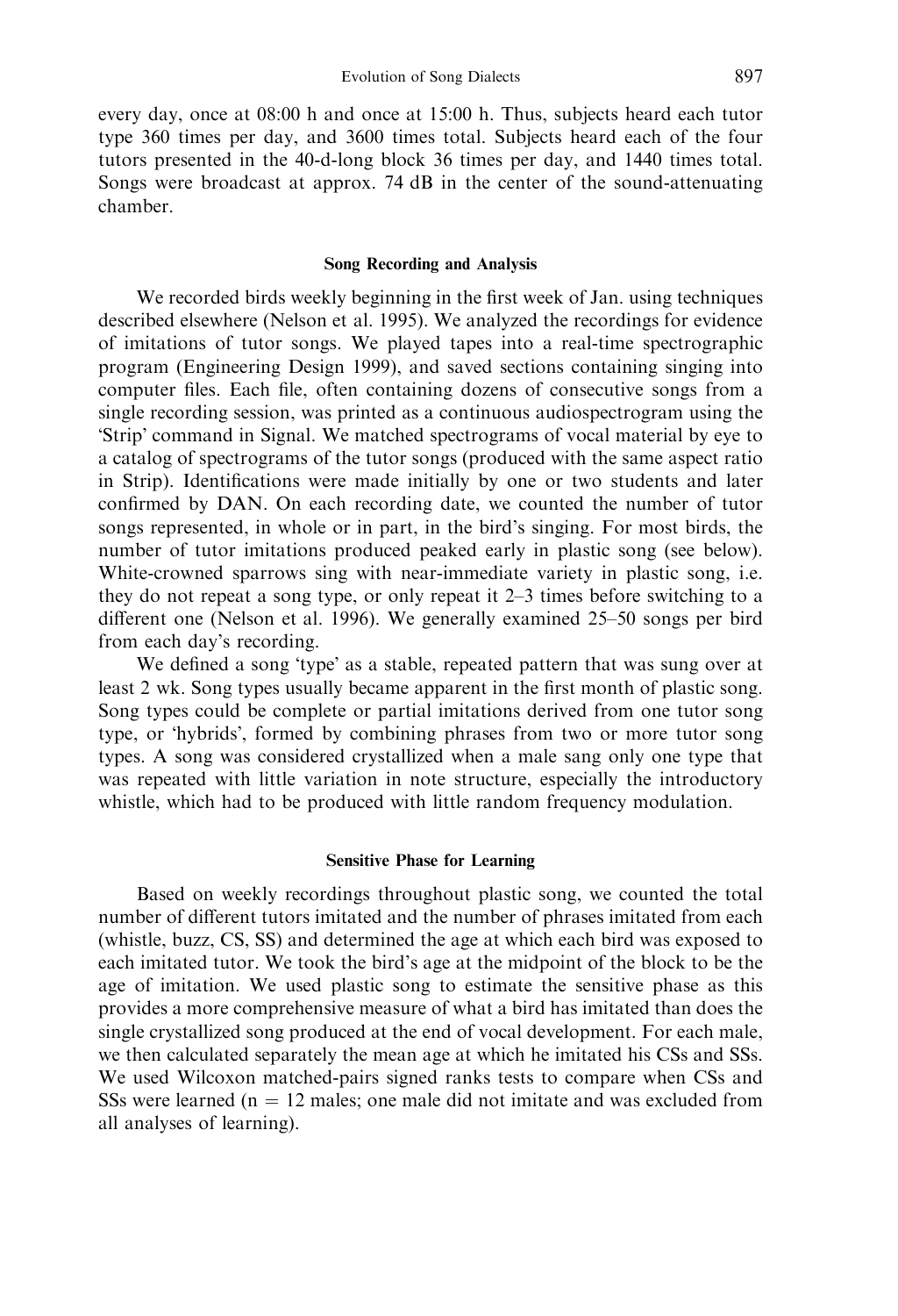Because the tutoring period was relatively short in this experiment (40–50 d) it is possible that we may not have detected differences in when CSs and SSs were memorized. We therefore conducted a re-analysis of data on the timing of song memorization in two other subspecies of white-crowned sparrow. It is reasonable to extend the prediction to these two subspecies because CSs and SSs vary independently in space, as we have described in  $Z$ .  $l$ . pugetensis, in  $Z$ .  $l$ . nuttalli (Baker & Thompson 1985; Slabbekoorn et al. 2003), and to a lesser extent in Z. l. oriantha (Harbison et al. 1999). Eleven male Nuttall's white-crowned sparrows, Z. l. nuttalli, and 14 male mountain white-crowned sparrows, Z. l. oriantha, were tutored throughout the first year of life with pairs of tutor songs that changed every 10 d (Nelson et al. 1995). We calculated the mean age at which each syllable type was memorized, as described above.

## Spring Tutoring

The second hypothesis, that males would selectively retain the dialect in their overproduced repertoire that matched the trill in the song played back to them, was tested with nine of 12 males. The three other males did not participate because they did not sing more than one complete tutor song. Spring tutoring began at approx. 210 d of age and initially stimulated singing and the song chorusing that occurs on the wintering grounds (DeWolfe & Baptista 1995). All males were tutored with a pair of white-crowned sparrow song types that were novel to them. We repeated each song on these tapes 72 times before changing to the second type after a pause of 40 s. After we were able to recognize multiple tutor imitations in each bird's plastic song, we switched to playback of a single computer-modified song type that was constructed by digitally splicing the introduction from one of the imitated tutors to the trill of another imitated tutor (Fig. 8). Which tutor song contributed the introduction was chosen by coin flip. Before switching to the synthetic tutor song, we waited until a male was singing imitations of two different tutor types at approximately equal frequencies (Nelson & Marler 1994). Most of the males infrequently sang complete or partial imitations of one to four other tutors. Matching playback began on 8 Jan. 2001 for the earliest bird and 8 Mar. for the latest. We played tapes twice daily, in the morning and afternoon, until the birds crystallized their final song. Birds heard 288 repetitions of the synthetic tutor each day.

Observed outcome frequencies (match CS, match SS, match both phrases, match neither) were compared with expected frequencies using a G-test with William's correction for small samples, which produces a more conservative test (Sokal & Rohlf 1981). Expected frequencies for the latter two outcome categories were estimated from the data, thereby decreasing the df by two.

## Imitation Accuracy

To address our third hypothesis, we used spectrogram cross-correlation to compare the accuracy of CS and SS imitations. We chose 10 song exemplars that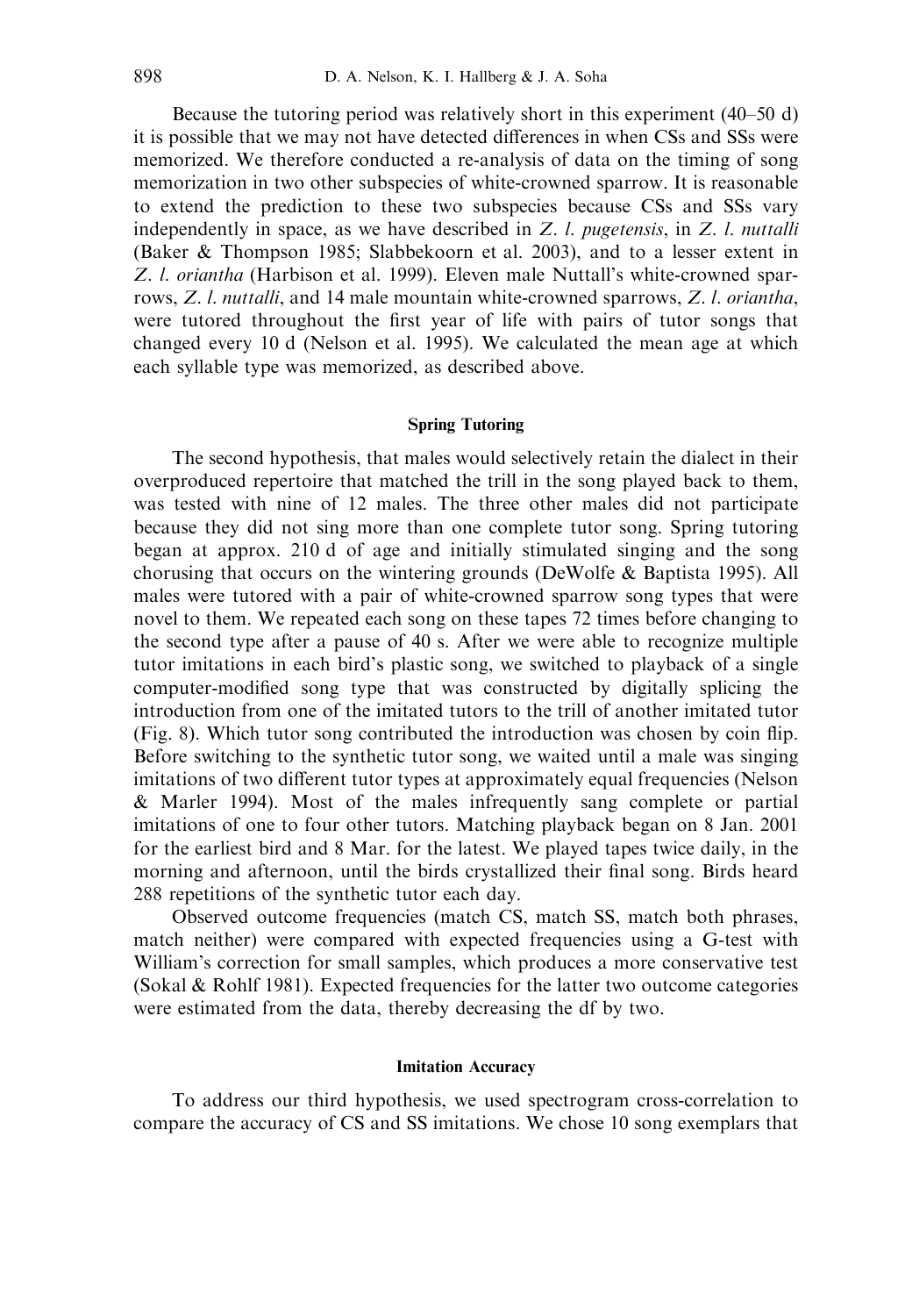

Fig. 8: Examples of imitation of tutor songs in the laboratory experiment. Tutors are shown in the left column; crystallized songs of the pupils are shown in the middle. Tutors are numbered after the dialect in which the songs were recorded (Fig. 2). Subject R17 created a hybrid imitation by combining parts from two different tutors (shown with different underlining). R14, R24 and R10 sang a complete imitation of one tutor song (T11, T9 and T7 respectively). Above each CS and SS in the four subjects' songs is the spectrogram cross-correlation value to the imitated syllable in the tutor's song to the left. In the right hand column are the hybrid spring tutor songs created by splicing together the introductory phrases from one imitated tutor to the terminal trill from another imitated tutor. Each subject (except for R17) sang complete imitations of both tutor songs while in plastic song

met our definition of crystallized song for each bird (see above). If possible, five non-consecutive song exemplars were sampled one day, and the other five 1 wk later. Songs were digitized as described above, and one CS and one SS from each were 'cut out' and saved in separate computer files. We also cut out one CS and one SS from each of the eight tutor songs. We then used spectrogram crosscorrelation (Clark et al. 1987; Nelson et al. 1995) to estimate the accuracy of tutor imitation by cross-correlating all imitation files to all tutor files (within the same phrase type). Spectrograms were calculated with a 256-point FFT (10 ms resolution), time increment  $= 1.3$  ms, and matrix amplitude normalization, and energy below 1500 Hz and above 9000 Hz was excluded from the crosscorrelation. We calculated the mean cross-correlation value ( $n = 10$ ) for each CS and SS for each bird to all possible tutor CSs and SSs. The maximal mean cross-correlation was used to identify the putative tutor. Mean maximal values were compared within birds using a Wilcoxon matched-pairs signed-ranks test  $(n = 12 \text{ males})$ . It might be expected that cross-correlation values would be lower when comparing CSs than SSs simply because the former are longer and contain more notes ( $\tilde{x} = 6$  notes, n = 8 tutors) than the latter ( $\tilde{x} = 2.5$  notes). If this were so, we would expect that the cross-correlations calculated between CS renditions by an individual would be lower than between SS renditions by the same individual. To check this possibility, the 10 crystallized CSs of each subject were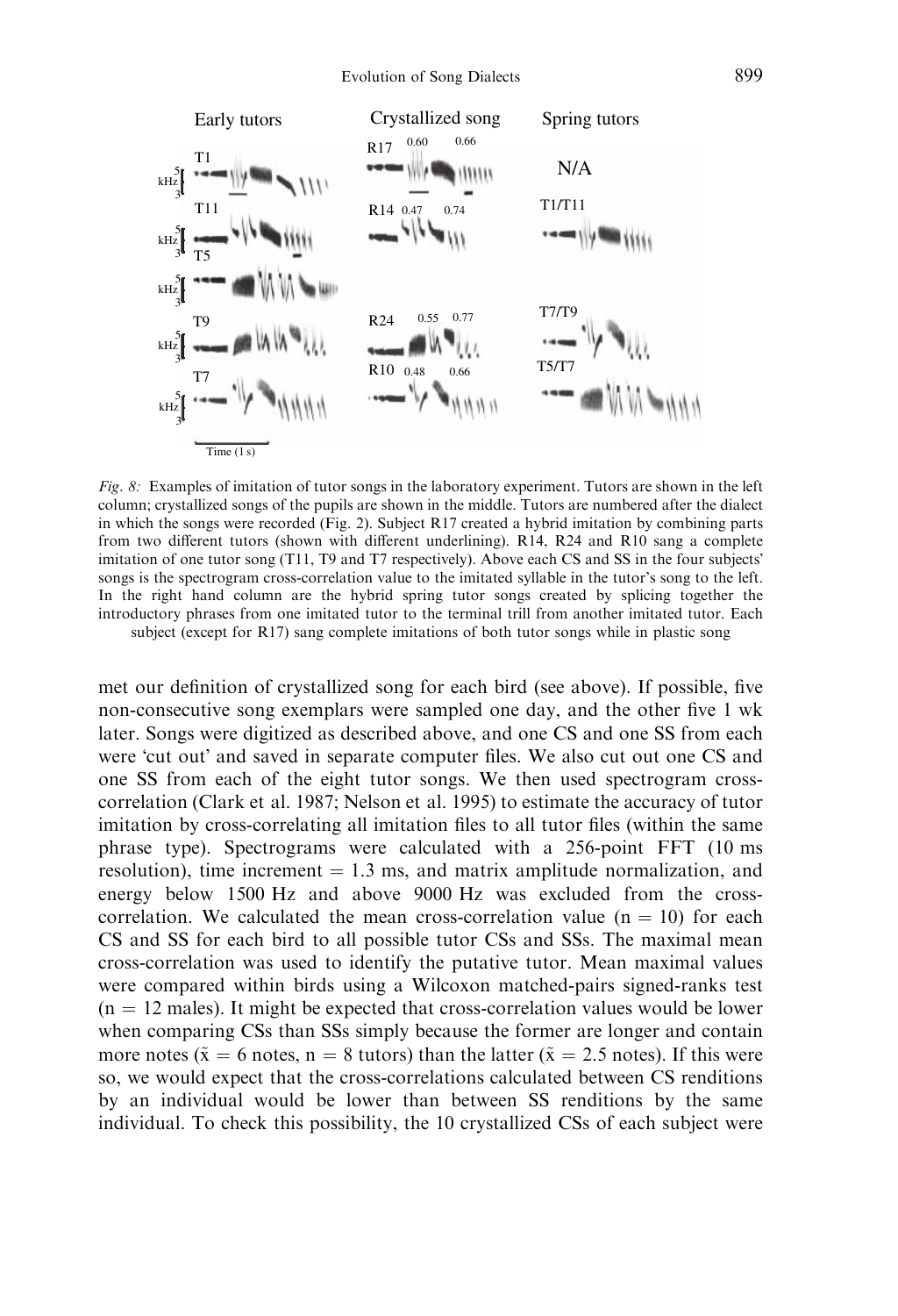cross-correlated with each other ( $n = 45$  correlations possible among 10 objects), as were the 10 SSs. The mean within-bird cross-correlation value provides an upper bound on the estimated similarity value, and we tested whether within-bird CS cross-correlations were lower than within-bird SS values. We also compared the within-bird to the between-bird cross-correlations for each syllable type (calculated between tutor and pupil).

As a final check on the method, we calculated spectrogram cross-correlations between the CSs and SSs of all 12 wild males recorded at Florence, OR, that sang CS type 21 and SS type 7. We chose this sample because these two syllable types contain the median number of notes in CSs and SSs. In making this comparison, we assume that about half the males were yearlings (Nelson 2000b), who possibly learned from some of the adults the previous year. We estimate that we recorded about 80% of the males that sang along an 8-km stretch of road ( $n = 39$ ). For each of the 12 males, we took the maximal cross-correlation value between its CS and SS and the corresponding phrase in one of the other 11 males' songs as the between-bird correlation. We also calculated the mean within-bird cross-correlation for CSs and SSs, as described above for the laboratory-reared birds. This latter comparison was restricted to the 10 wild males that sang 3–10 times in our sample ( $\tilde{x} = 5$  songs per male).

## Results

#### Sensitive Phase

Twelve male Z. l. pugetensis imitated material, in whole or in part, from a median of three different tutor songs (range  $= 1-5$ ). Examples of crystallized imitations are shown in Fig. 8. The median age of imitating all tutor material was 26 d (range  $= 15-40$ ). However, there was no difference between the mean age at which each male imitated the two phrase types ( $T^+ = 9$ , ns, Fig. 9). No male imitated a novel tutor in the first spring.

We re-analyzed the timing of song memorization in Z. l. *nuttalli* and Z. *l. oriantha* that were tutored throughout the first year of life. Males of both subspecies learned CSs and SSs at the same age (Mann–Whitney U-tests; nuttalli:  $\tilde{x} = 25$  d,  $U = 30$ ,  $n_{CS} = 10$ ,  $n_{SS} = 6$ ,  $p = 1.0$ ; oriantha:  $\tilde{x} = 37$  d,  $U = 58$ ,  $n_{CS} = 13$ ,  $n_{SS} = 9$ ,  $p = 1.0$ ). We used U-tests with this data set, rather than matched-pairs tests because many males failed to imitate both a CS and a SS.

#### Song Attrition

There were several possible outcomes to the experiment designed to influence the birds' choice of a crystallized song by playing back to them a 'hybrid' song consisting of the introduction of one of their imitated tutors and the trill of a second tutor. Heinemann (1981) had hypothesized that the more localized geographic distribution of SSs could be produced by preferential retention of the song type containing matching SS during countersinging interactions between males.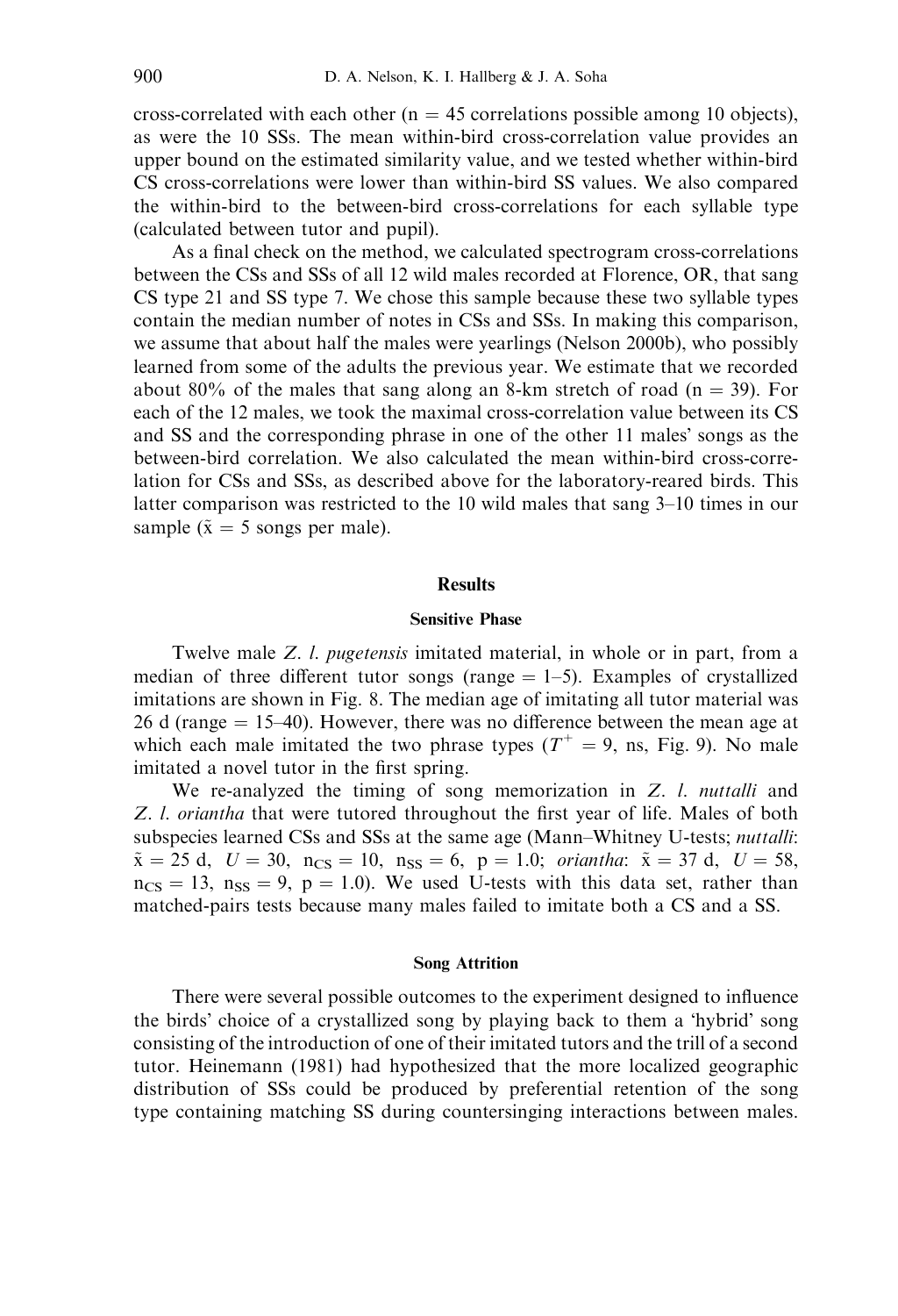

Fig. 9: Results of the song learning experiment using hand-reared male Z. l. pugetensis,  $n = 12$  in panels (a) and (b). (a) Males learned CSs and SSs at the same median age. (b) The boxes present statistics for comparisons between 10 renditions of each pupil's syllables and the single tutor syllable that yielded the maximal mean cross-correlation to the pupil's syllable (tutor-pupil), and the average of all possible comparisons between the 10 renditions of each pupil's crystallized CS and SS (withinpupil). (c) Between- and within-male comparisons for 12 wild males at Florence, OR, that sang the same song type.  $n = 10$  for within-male comparisons. The spectrogram cross-correlation ranges from 0 to 1. Horizontal bars connect significantly different paired comparisons (Bonferroni  $p \le 0.05$ )

Alternatively, males could create a hybrid crystallized song themselves by recombination, matching both phrases. In support of Heinemann's hypothesis, six of nine males crystallized the song type that matched the spring tutor song's SSs, two matched the introduction, and one male did not match either phrase and crystallized one of his other imitations (Fig. 8). None created a hybrid song that matched the spring tutor (see below). The preference for matching the spring tutor's SSs was not significant (Likelihood ratio test,  $G_{\text{adi}} = 2.33$ , df = 1, p = 0.15).

#### Imitation Accuracy

The 12 males tutored with regime A or B in 2000 that imitated a tutor reproduced SSs more accurately than CSs ( $T^+ = 0$ , n = 12, p < 0.05 for family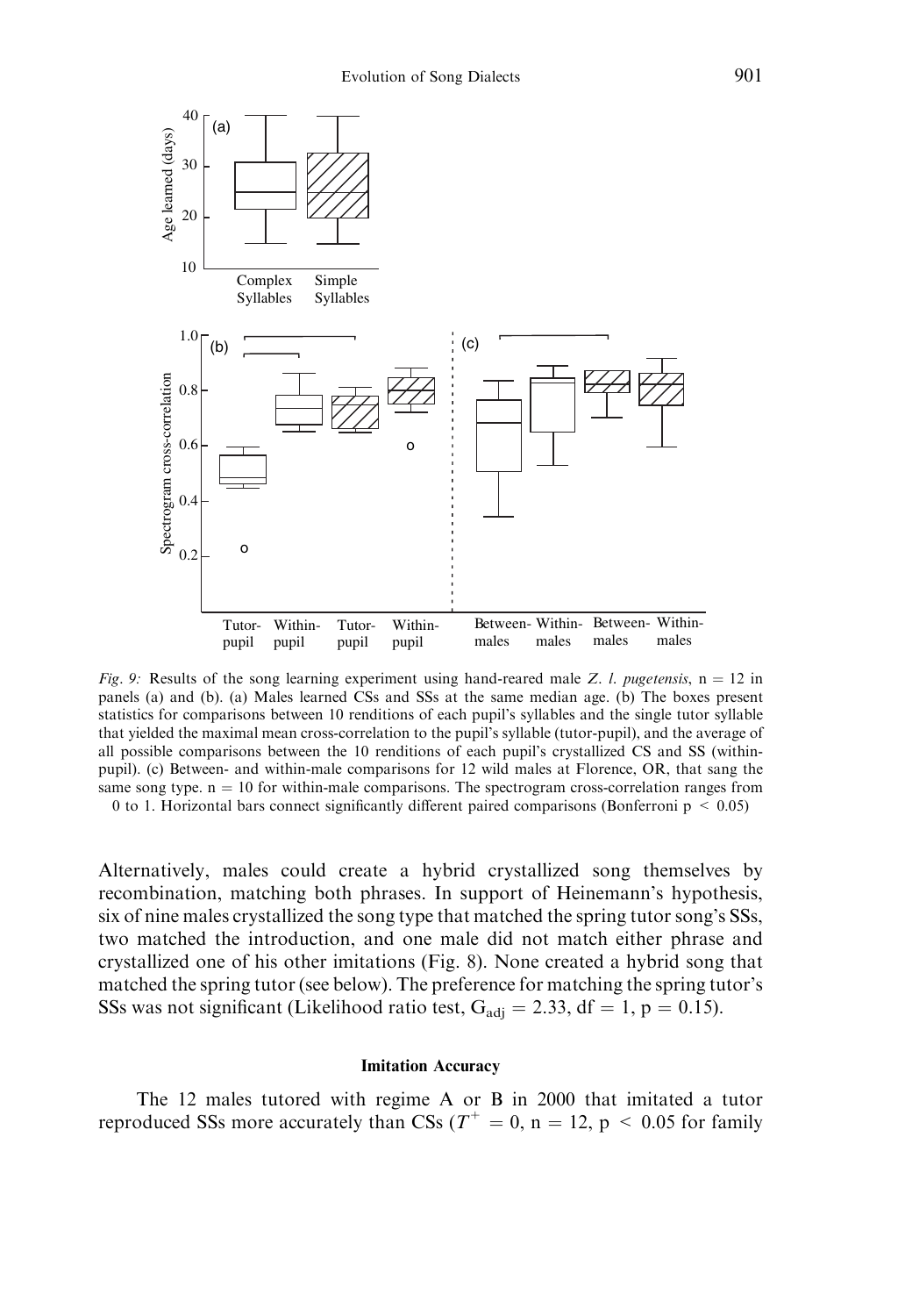of four comparisons, Fig. 9b). Using the maximal spectrogram cross-correlation coefficient to identify tutors revealed that 11 males learned both the CS and SS in their crystallized song from the same tutor, while one male (R17 in Fig. 8) created a hybrid crystallized song by combining the CS from one tutor with the SS from another tutor. His hybrid song was not produced in response to a hybrid spring tutor: he did not participate in the song attrition experiment because he rarely sang a complete version of one of his two imitations. In each case, the tutor identified by spectrogram cross-correlation agreed with our subjective visual identification. There was no evidence that the spectrogram cross-correlation technique was biased to provide lower values for comparisons involving CSs than for SSs. The mean within-bird CS cross-correlation did not differ significantly from the mean within-bird SS cross-correlation (Wilcoxon matched pairs test,  $T^+ = 17$ , n = 12, p > 0.05, Fig. 9b). The mean within-bird cross-correlation was significantly higher than the between-bird cross-correlation for CSs ( $T^+ = 0$ ,  $n = 12$ ,  $p \le 0.05$ , but not for SSs ( $T^+ = 21$ ,  $n = 12$ ,  $p > 0.05$ ).

The analysis of songs of wild males at Florence yielded similar results. Crosscorrelations between the CSs of 12 males that sang CS type 21 were significantly lower than were the correlations between their renditions of SS type 7 (Fig. 9c: Wilcoxon matched pairs test,  $T^+ = 3$ , n = 12, p < 0.01). Correlations calculated within males did not differ between the phrase types of wild males ( $T^+ = 21.5$ ,  $n = 10$ ,  $p > 0.05$ ). In contrast to the hand-reared birds, the mean within-male cross-correlations did not differ from the between-male cross-correlation for either phrase type in the wild males. Taken together, the results imply that renditions of the same CS type sung by different birds are less similar to one another than are renditions of the same SS type.

To summarize the laboratory experiment, we found no evidence to support Heinemann's (1981) first hypothesis, as males imitated CSs and SSs at the same ages. As predicted by Heinemann's second hypothesis, in choosing a song type from their overproduced repertoire to retain as their single, adult song, males tended to choose the song type that matched the SSs in the tutor song played back to them in the spring, although the effect was insignificant. Finally, males imitations of tutor CSs were significantly less accurate than were SS imitations.

# **Discussion**

A major conclusion that emerges from our comparison of Puget Sound white-crowned sparrow songs recorded over a 28-yr-long interval is that the majority of the complex and SS types that make up a song have persisted over that interval. What has changed is the relative frequencies of CS types within songs at localities. To use the meme terminology, if the syllable types are 'alleles' at different syllabic 'loci' (CSs in the introduction and SSs in the trill), the loci have recombined independently over time to produce some novel combinations of alleles and have changed the relative frequencies of other combinations. It is a common finding from other studies of long-term change in bird song that lowerorder units (notes and syllables) are more stable than are higher-order units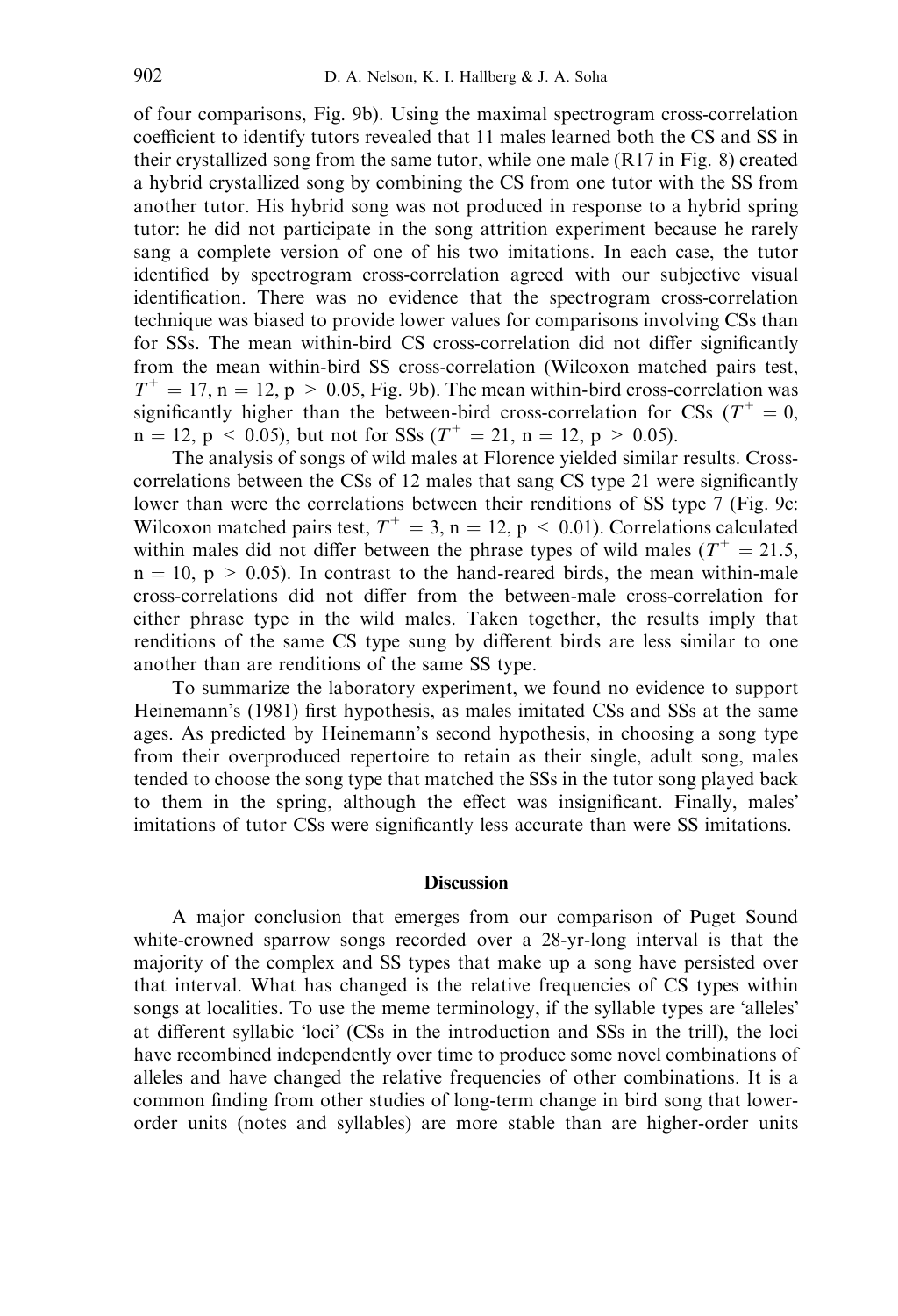(syllables, phrases and songs) [saddleback, Philesturnus carunculatus (Jenkins 1977); chaffinch, Fringilla coelebs (Slater & Ince 1979; Lynch et al. 1989); indigo bunting, Passerina cyanea (Payne et al. 1981); savannah sparrow, Passerculus sandwichensis (Bradley 1994; Burnell 1998); Nuttall's white-crowned sparrow, Zonotrichia leucophrys nuttalli (Slabbekoorn et al. 2003)].

Our study focused on changes in the structure and frequency of occurrence of syllable types within and between localities. We did not undertake a formal analysis of note structure here, but the fact that so many syllable types described in 1970 by Baptista (1977) still exist suggests that the basic structure of most component notes has not changed much either. As described below, most new syllable types seem to be created when males rearrange the order in which a limited repertoire of note types occur within a syllable. The only possible example in this study of an improvized note occurred in one song recorded at Yachats, OR, where two notes were possibly 'fused' sequentially to form one note (Fig. 7e). In this study, almost all improvization events were combinatorial in nature, in which notes are rearranged, inserted or deleted to create novel syllables (Fig. 7a– d). These forms of improvization correspond closely to those described in other bird species (Jenkins 1977; Slater & Ince 1979). Several pairs of syllable types contain very similar syllables, and one member of the pair may have been derived from the other by rearrangement of notes (cf. types 2 and 12 in Fig. 3), or addition/deletion of a note (types 18 and 23, 3 and 24, 15 and 22). Presumably, an improvization appearing in a small population could be copied and increase in frequency over time until we would recognize it as a common syllable 'type'.

Stochastic factors are probably responsible for the apparent loss of rare syllable types over time. Most of the apparently rare syllable types in 1970 did not occur in 1999 probably because they were unlikely to be copied by young males. An exception is the improvized song at Bandon (Fig. 7d), which in 2003 was sung by four males. However, some very common types (CSs 1 and 14, SS 4) were also lost over time, and it seems probable that factors other than sampling effects must be responsible for these losses.

Our field recordings reveal that males are significantly more likely to improvize CSs than SSs. Baker & Thompson (1985) also identified a greater number of rare, presumably improvized, CS types than rare SS types in their detailed analysis of six dialects of  $Z$ . *l. nuttalli*. The results of our laboratory tutoring experiment indicate that CS imitations are less accurate than are SS imitations. The comparisons involving wild males at Florence that all sang the same CS and SS types closely paralleled those derived from our tutoring experiment. These males were recorded within 8 km of one another, and some may have been tutored by other males in the sample. The tutor-pupil difference in CS structure could reflect active improvization on the pupil's part, or difficulty in imitating the more complicated acoustic structure of CSs. Either process would have the effect of introducing and maintaining greater variation in the CS phrase.

Meme flow, the movement of syllable types into or out of an area driven by dispersal of males from the site of song memorization could be sufficient to produce the significant change in distribution of CS types over time, and would be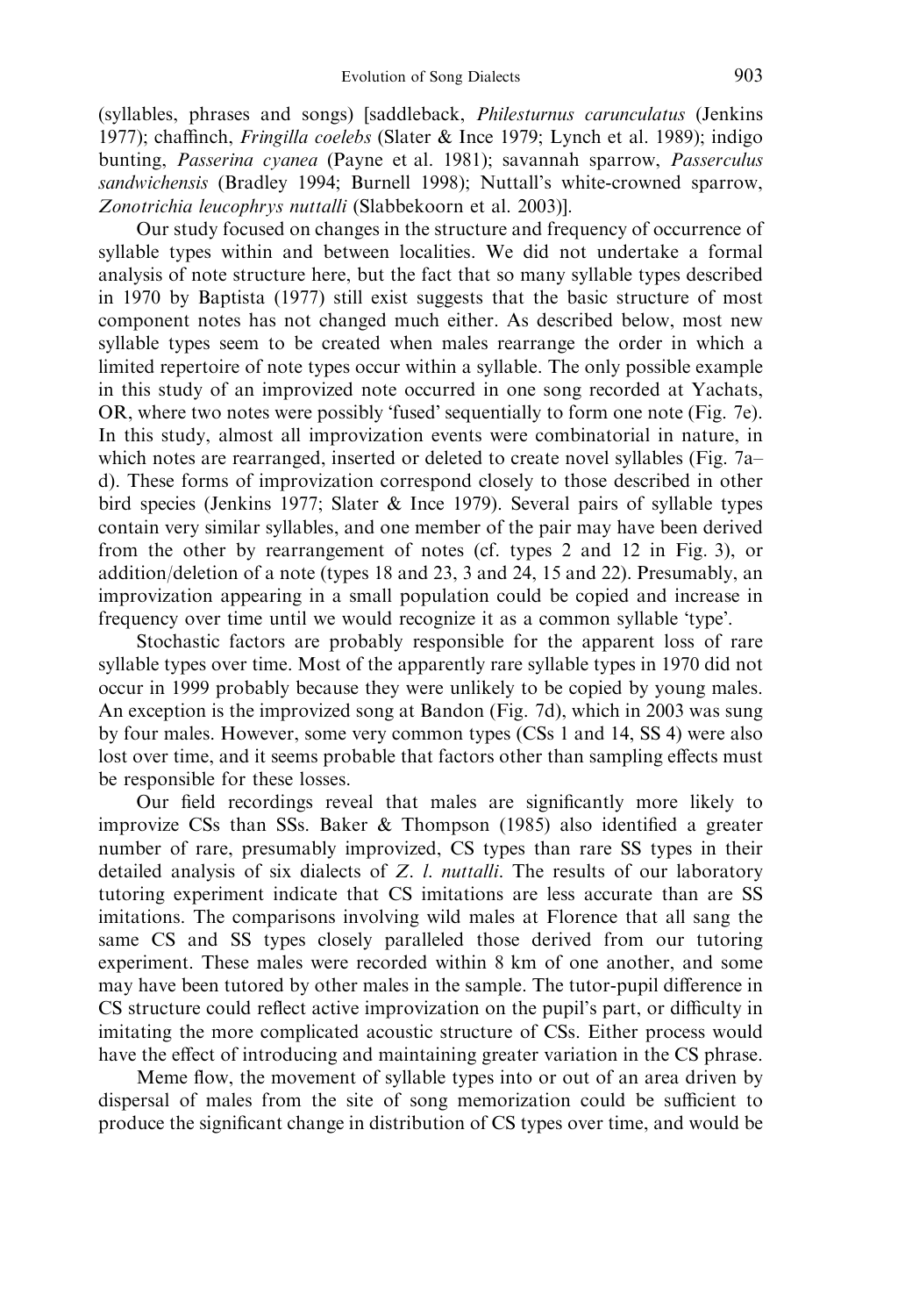consistent with the failure to document concordance between song dialects and genetic structure in this subspecies (Soha et al. 2004). However, dispersal alone cannot explain both the change in CS frequencies and the stability in SS frequencies because the two meme loci evolve independently when all localities are considered. The distributions of CSs and SSs must be controlled by separate factors.

Several forces of selection, either perceptual or social, might influence the cultural success of songs or syllables, and there are indications that these forces act differently on CSs and SSs. First, we did not find any evidence in Z. l. pugetensis to support Heinemann's (1981) hypothesis that the sensitive phases for memorizing CSs and SSs differ, but this result must be qualified by the relatively short duration of tutoring used in this experiment  $(40 - 50 d)$ . A re-analysis of data obtained when Nuttall's and mountain white-crowned sparrows were tutored throughout the first year of life also failed to demonstrate a difference in when syllable types were memorized. It is possible though that a different experimental tutoring regime would yield different results.

Secondly, differences in when CSs and SSs are influenced by environmental input could be manifest not during song memorization, but during territory establishment as proposed in Heinemann's (1981) second hypothesis. Even if males learn their CSs and SSs at the same time on average, if matched countersinging during territory establishment is guided preferentially by the SSs, this would produce stabilizing social selection on SSs, while leaving CSs relatively free to vary within localities. The results of our laboratory test, although non-significant, are consistent with the interpretation that males pay particular attention to variation in the SS at this stage. In choosing a song for crystallization from their overproduced repertoire of plastic songs, males tended to choose the imitated song type that matched the SS of the song played back to them (Fig. 8).

Both of the developmental processes we documented  $-$  the tendencies to improvize more CSs, and to imitate them less accurately than SSs – will have the effect of introducing and maintaining a higher degree of within-population variance in CSs than in SSs. Before we can conclude that these processes are evolved mechanisms (sensu Williams 1966) that produce inter-individual variation in CS structure, we will require information on what functions these song phrases serve.

There is a variety of evidence indicating in this and other species that males and females perceive song variation differently (Baker et al. 1987; Thompson & Baker 1993; Ratcliffe & Otter 1996). Elsewhere we present evidence that male Z. l. pugetensis are especially attentive to variation in SSs (Nelson & Soha 2004a,b). One possible functional interpretation is that sharing the SSs with neighbors is important in mediating male–male competitive interactions (Nelson & Soha 2004a). A preference for sharing SSs with neighbors could produce the uniformity of SS types (lower  $H$ ) within localities, although the mechanism(s) by which males benefit from sharing songs, or parts thereof, with neighbors is still unclear (Beecher et al. 1997).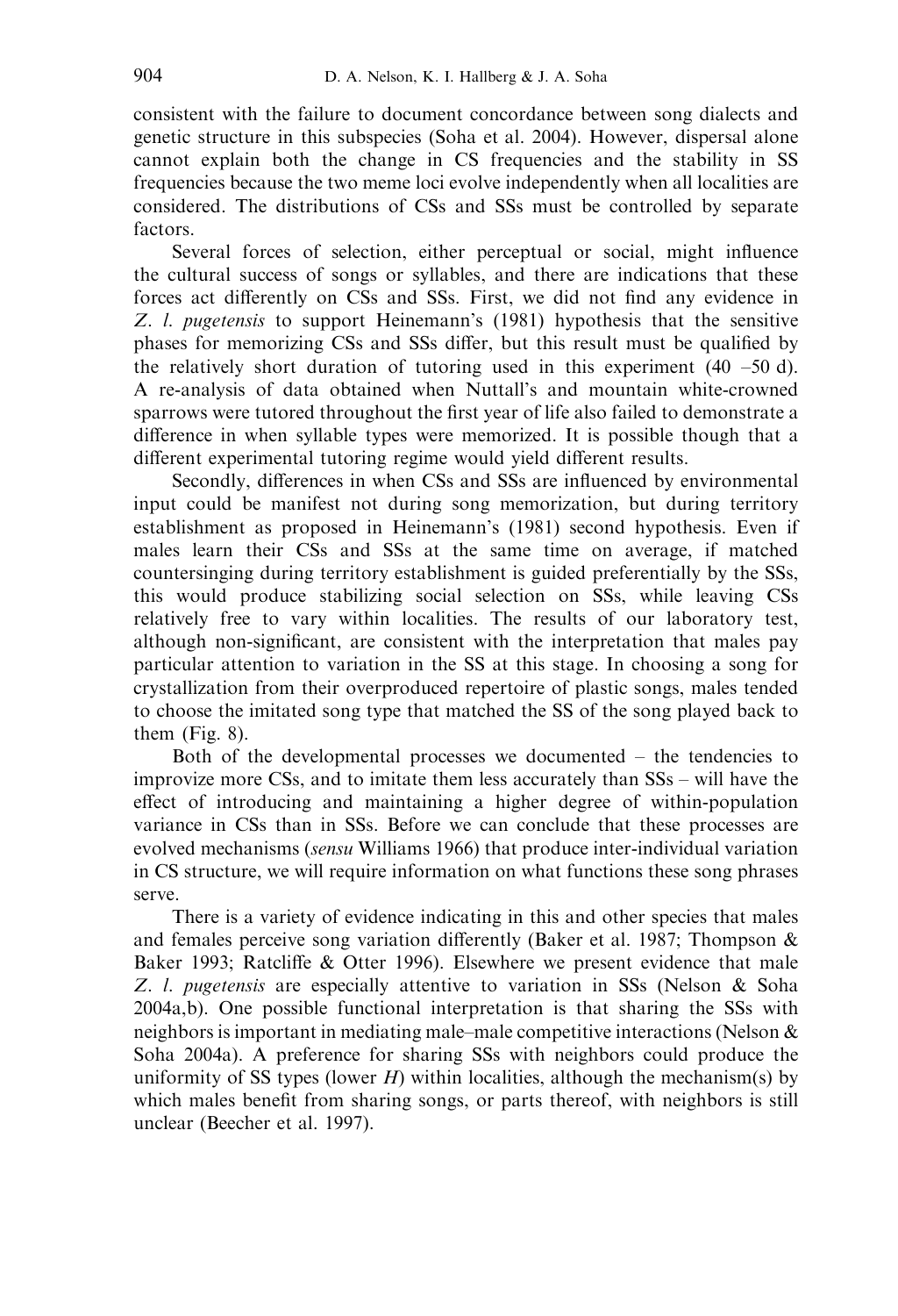Several factors acting on individual singers might have the effect of maintaining diversity in CS types within localities. Particular CS types may be functionally neutral, but selection may have favored improvization at this song locus if distinctive CSs facilitate individual recognition (Slater 1989; Searcy & Nowicki 1999). Another possibility is that females have a mating preference for song complexity (Searcy  $\&$  Nowicki 2000), expressed in this subspecies in the CSs. Identifying the functional roles these syllable phrases play in communication remains a problem for the future.

#### Acknowledgements

We thank Pam Wenzel for help with the field work, and Kacey Franz for help in the lab. Jack Dumbacher and Doug Long at the California Academy of Sciences loaned us Baptista's original field tapes. The manuscript was improved by the comments of three reviewers. Supported by IBN IBN-9513821 and IBN-9816651 to DAN. We are grateful to the States of Oregon and Washington, their State Parks Departments, the Oregon Dunes National Recreation Area, the University of Washington, and the city of Port Orford, OR, for permission to work on their properties. Birds were recorded and collected under the authority of federal, state, and local permits, and research was approved by the Ohio State University ILACUC Protocols 95A0007 and 00A0005.

## Literature Cited

- Baker, M. C. 1987: Intergradation of song between two subspecies of white-crowned sparrows on the west coast of North America. Ornis Scand. 18, 265—268.
- Baker, M. C. 1996: Depauperate meme pool of vocal signals in an island population of singing honeyeaters. Anim. Behav. 51, 853—858.
- Baker, A. J. & Jenkins, P. F. 1987: Founder effect and cultural evolution of songs in an isolated population of chaffinches, Fringilla coelebs, in the Chatham Islands. Anim. Behav. 35,  $1793 - 1803$
- Baker, M. C. & Thompson, D. B. 1985: Song dialects of white-crowned sparrows: historical processes inferred from patterns of geographic variation. Condor 87, 127—141.
- Baker, M. C., Spitler-Nabors, K. J., Thompson, A. D. J. & Cunningham, M. A. 1987: Reproductive behaviour of female white-crowned sparrows: effects of dialects and synthetic hybrid songs. Anim. Behav. 35, 1766—1774.
- Baptista, L. F. 1975: Song dialects and demes in sedentary populations of the white-crowned sparrow (Zonotrichia leucophrys nuttalli). Univ. Calif. Publ. Zool. 105, 1—52.
- Baptista, L. F. 1977: Geographic variation in song and dialects of the Puget Sound white-crowned sparrow. Condor 79, 356—370.
- Baptista, L. F. & Gaunt, S. L. L. 1997: Social interaction and vocal development in birds. In: Social Influences on Vocal Development (Snowdon, C. T. & Hausberger, M., eds). Cambridge Univ. Press, Cambridge, pp. 23—40.
- Baptista, L. F. & King, J. R. 1980: Geographical variation in song and song dialects of montane whitecrowned sparrows. Condor 82, 267—281.
- Beecher, M. D., Campbell, S. E. & Stoddard, P. K. 1994: Correlation of song learning and territory establishment strategies in the song sparrow. Proc. Natl. Acad. Sci. U.S.A. 91, 1450—1454.
- Beecher, M. D., Nordby, J. C., Campbell, S. E., Burt, J. M., Hill, C. E. & O'Loghlen, A. L. 1997: What is the function of song learning in songbirds? In: Perspectives in Ethology (Owings, D. H., Beecher, M. D. & Thompson, N. S., eds). Plenum Press, New York, pp. 77—97.
- Bonnet, E. & Van de Peer, Y. 2002: zt: A Software Tool for simple and partial Mantel tests. J. Stat. Software 7, 1—12.
- Bradley, R. A. 1994: Cultural change and geographic variation in the songs of the Belding's savannah sparrow (Passerculus sandwichensis beldingi). Bull. S. Calif. Acad. Sci. 93, 91-109.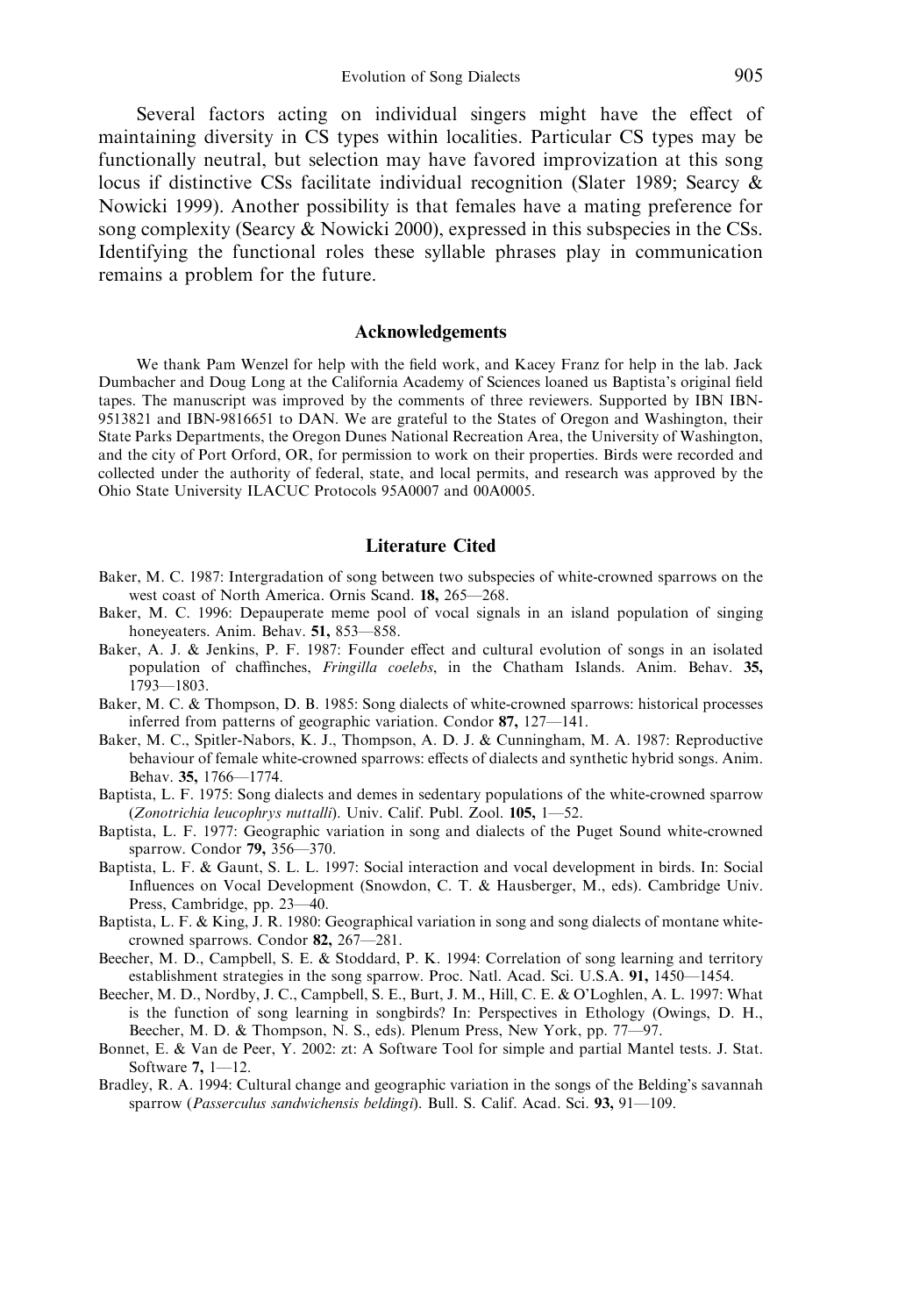- Burnell, K. 1998: Cultural variation in savannah sparrow, *Passerculus sandwichensis*, songs: an analysis using the meme concept. Anim. Behav. 56, 995—1003.
- Cavalli-Sforza, L. L. & Feldman, M. W. 1981: Cultural Transmission and Evolution: a Quantitative Approach. Princeton Univ. Press, Princeton, NJ.
- Chilton, G. & Lein, M. R. 1996: Long-term changes in songs and dialect boundaries of Puget Sound white-crowned sparrows. Condor 98, 567—580.
- Clark, C. W., Marler, P. & Beeman, K. 1987: Quantitative analysis of animal vocal phonology: an application to swamp sparrow song. Ethology 76, 101—115.

Colwell, R. K. 1997: EstimateS: Statistical Estimation of Species Richness and Shared Species from Samples. http://viceroy.eeb.uconn.edu/estimates. University of Connecticut, USA.

Dawkins, R. 1976: The Selfish Gene. Oxford Univ. Press, New York.

DeWolfe, B. B. & Baptista, L. F. 1995: Singing behavior, song types on their wintering grounds and the question of leap-frog migration in Puget Sound white-crowned sparrows. Condor 97, 376—389.

Dixon, W. J. & Massey, F. J. J. 1969: Introduction to Statistical Analysis. Mc-Graw Hill, New York. Ellers, J. & Slabbekoorn, H. 2003: Song divergence and male dispersal among bird populations: a

spatially explicit model testing the role of vocal learning. Anim. Behav. 65, 671—681.

Engineering Design 1999: Signal. Engineering Design, Belmont, MA.

- Gibbs, H. L. 1990: Cultural evolution of male song types in Darwin's medium ground finches, Geospiza fortis. Anim. Behav. 39, 253—263.
- Hansen, P. 1999: Long-term stability of song elements in the yellowhammer Emberiza citrinella. Bioacoustics 9, 281—295.
- Harbison, H., Nelson, D. A. & Hahn, T. P. 1999: Long-term persistence of song dialects in the mountain white-crowned sparrow. Condor 101, 133—148.
- Heinemann, D. 1981: Song dialects, migration, and population structure of Puget Sound whitecrowned sparrows. Auk 98, 512—521.
- Hochberg, Y. 1988: A sharper Bonferroni procedure for multiple tests of significance. Biometrika 75, 800—802.
- Holland, J., McGregor, P. K. & Rowe, C. L. 1996: Changes in microgeographic song variation of the corn bunting Miliaria calandra. J. Avian Biol. 27, 47—55.
- Horn, H. S. 1966: Measurement of "overlap" in comparative ecological studies. Am. Nat. 100, 419—424.
- Jenkins, P. F. 1977: Cultural transmission of song patterns and dialect development in a free-living bird population. Anim. Behav. 25, 50—78.
- Jenkins, P. F. & Baker, A. J. 1984: Mechanisms of song differentiation in introduced populations of chaffinches Fringilla coelebs in New Zealand. Ibis 126, 510—524.
- Krebs, J. R. & Kroodsma, D. E. 1980: Repertoires and geographical variation in bird song. In: Advances in the Study of Behavior. Vol. 11 (Rosenblatt, J. S., Hinde, R. A., Beer, C. & Busnel, M.-C., eds). Academic Press, New York, pp. 143—177.
- Lachlan, R. F. & Slater, P. J. B. 2003: Song learning by chaffinches: how accurate, and from where?. Anim. Behav. 65, 957—969.
- Lemon, R. E. 1975: How birds develop song dialects. Condor 77, 385—406.
- Lynch, A. 1996: The population memetics of birdsong. In: Ecology and Evolution of Acoustic Communication in Birds (Kroodsma, D. E. & Miller, E. H., eds). Comstock Publishing Assoc., Ithaca, NY, pp. 181—197.
- Lynch, A. & Baker, A. J. 1993: A population memetics approach to chaffinch song evolution: meme diversity within populations. Am. Nat. 141, 597—620.
- Lynch, A., Plunkett, G. M., Baker, A. J. & Jenkins, P. F. 1989: A model of cultural evolution in chaffinch song derived with the meme concept. Am. Nat. 133, 634—653.
- Magurran, A. E. 1988: Ecological Diversity and its Measurement. Princeton Univ. Press, Princeton, NJ.
- Marler, P. & Peters, S. 1977: Selective vocal learning in a sparrow. Science 198, 519–521.
- Marler, P. & Peters, S. 1982a: Developmental overproduction and selective attrition: new processes in the epigenesis of birdsong. Dev. Psychobiol. 15, 369—378.
- Marler, P. & Peters, S. 1982b: Subsong and plastic song: their role in the vocal learning process. In: Acoustic Communication in Birds: II. Song Learning and its Consequences (Kroodsma, D. E. & Miller, E. H., eds). Academic Press, New York, pp. 25—50.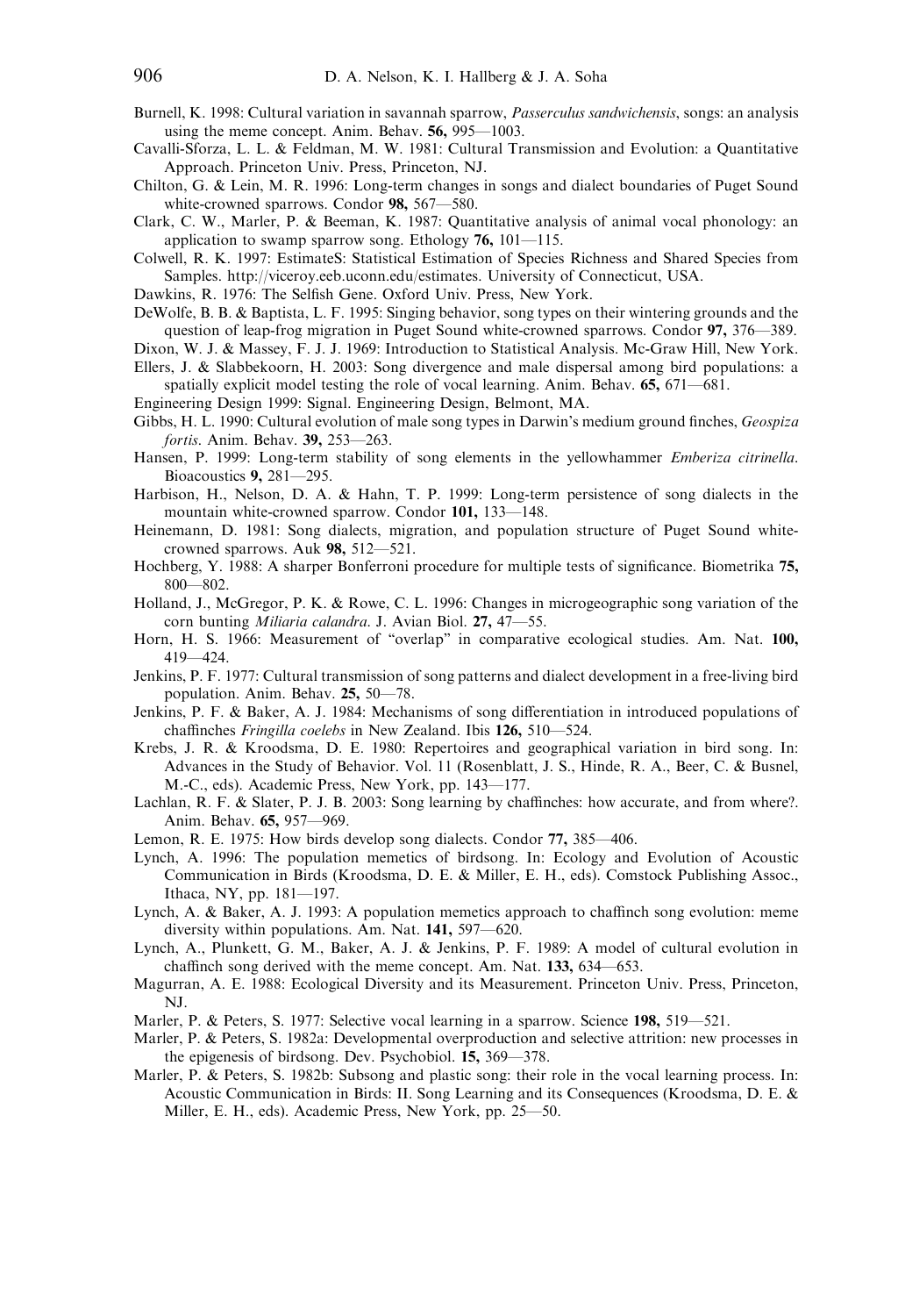- Marler, P. & Tamura, M. 1962: Song "dialects" in three populations of white-crowned sparrows. Condor 64, 368—377.
- Mundinger, P. C. 1980: Animal cultures and a general theory of cultural evolution. In: Ethology and Sociobiology (McGuire, M. T. & Blurton Jones, N. G., eds). Elsevier North Holland Inc., New York, pp. 183—223.
- Mundry, R. & Fischer, J. 1998: Use of statistical programs for nonparametric tests of small samples often leads to incorrect P values: examples from Animal Behaviour. Anim. Behav. 56, 256—259.
- Nelson, D. A. 2000a: A preference for own subspecies' song guides vocal learning in a song bird. Proc. Natl. Acad. Sci. U.S.A. 97, 13348—13353.
- Nelson, D. A. 2000b: Song overproduction, selective attrition, and vocal dialects in the white-crowned sparrow. Anim. Behav. 60, 887—898.
- Nelson, D. A. & Marler, P. 1994: Selection-based learning in bird song development. Proc. Natl. Acad. Sci. U.S.A. 91, 10498—10501.
- Nelson, D. A. & Soha, J. A. (2004a): Perception of geographic variation in song by male Puget Sound white-crowned sparrows. Anim. Behav. 68, 395—405.
- Nelson, D. A. & Soha, J. A. 2004b: Male and female white-crowned sparrows respond differently to geographic variation in song. Behaviour 141, 53—69.
- Nelson, D. A., Marler, P. & Palleroni, A. 1995: A comparative approach to vocal learning: intraspecific variation in the learning process. Anim. Behav. **50**, 83—97.
- Nelson, D. A., Marler, P. & Morton, M. L. 1996: Overproduction in song development: an evolutionary correlate with migration. Anim. Behav. 51, 1127—1140.
- Payne, R. B. 1985: Behavioral continuity and change in local song populations of village indigobirds Vidua chalybeata. Z. Tierpsychol. 70, 1—44.
- Payne, R. B. 1996: Song traditions in indigo buntings: origin, improvisation, dispersal, and extinction in cultural evolution. In: Ecology and Evolution of Acoustic Communication in Birds (Kroodsma, D. E. & Miller, E. H., eds). Comstock Publishing Assoc., Ithaca, NY, pp. 198—220.
- Payne, R. B., Thompson, W. L., Fiala, K. L. & Sweany, L. L. 1981: Long song traditions in indigo buntings: cultural transmission of behavior patterns across generations. Behaviour 77, 199—221.
- Ratcliffe, L. & Otter, K. 1996: Sex differences in song recognition. In: Ecology and Evolution of Acoustic Communication in Birds (Kroodsma, D. E. & Miller, E. H., eds). Comstock Publishing Assoc., Ithaca, NY, pp. 339—355.
- Searcy, W. A. & Nowicki, S. 1999: Functions of song variation in song sparrows. In: The Design of Animal Communication (Hauser, M. D. & Konishi, M., eds). MIT Press, Cambridge, MA, pp. 577—595.
- Searcy, W. A. & Nowicki, S. 2000: Male-male competition and female choice in the evolution of vocal signaling. In: Animal Signals: Signalling and Signal Design in Animal Communication (Espmark, Y., Amundsen, T. & Rosenqvist, G., eds). Tapir Academic Press, Trondheim, pp. 301—315.
- Slabbekoorn, H. & Smith, T. B. 2002: Bird song, ecology and speciation. Philos. Trans. R. Soc. Lond. B 357, 493—503.
- Slabbekoorn, H., Jesse, A. & Bell, D. A. 2003: Microgeographic song variation in island populations of the white-crowned sparrow (Zonotrichia leucophrys nutalli): innovation through recombination. Behaviour 140, 947—963.
- Slater, P. J. B. 1989: Bird song learning: causes and consequences. Ethol. Ecol. Evol. 1, 19—46.
- Slater, P. J. B. & Ince, S. A. 1979: Cultural evolution in chaffinch song. Behaviour 71, 146—166.
- Slater, P. J. B., Ince, S. A. & Colgan, P. W. 1980: Chaffinch song types: their frequencies in the population and distribution between repertoires of different individuals. Behaviour 75, 207—218.
- Smouse, P. E., Long, J. C. & Sokal, R. R. 1986: Multiple regression and correlation extensions of the Mantel test of matrix correspondence. Syst. Zool. 35, 627—632.
- Soha, J. A., Nelson, D. A. & Parker, P. G. 2004: Genetic analysis of song dialect populations in Puget Sound white-crowned sparrows. Behav. Ecol. 15, 636—646.
- Sokal, R. R. & Rohlf, F. J. 1981: Biometry. W.H. Freeman, New York.
- Thielcke, G. 1987: Langjährige Dialektkonstanz beim Gartenbaumläufer (Certhia brachydactyla). J. Orn. 128, 171—180.
- Thompson, A. D. J. & Baker, M. C. 1993: Song dialect recognition by male white-crowned sparrows: effects of manipulated song components. Condor 95, 414—421.